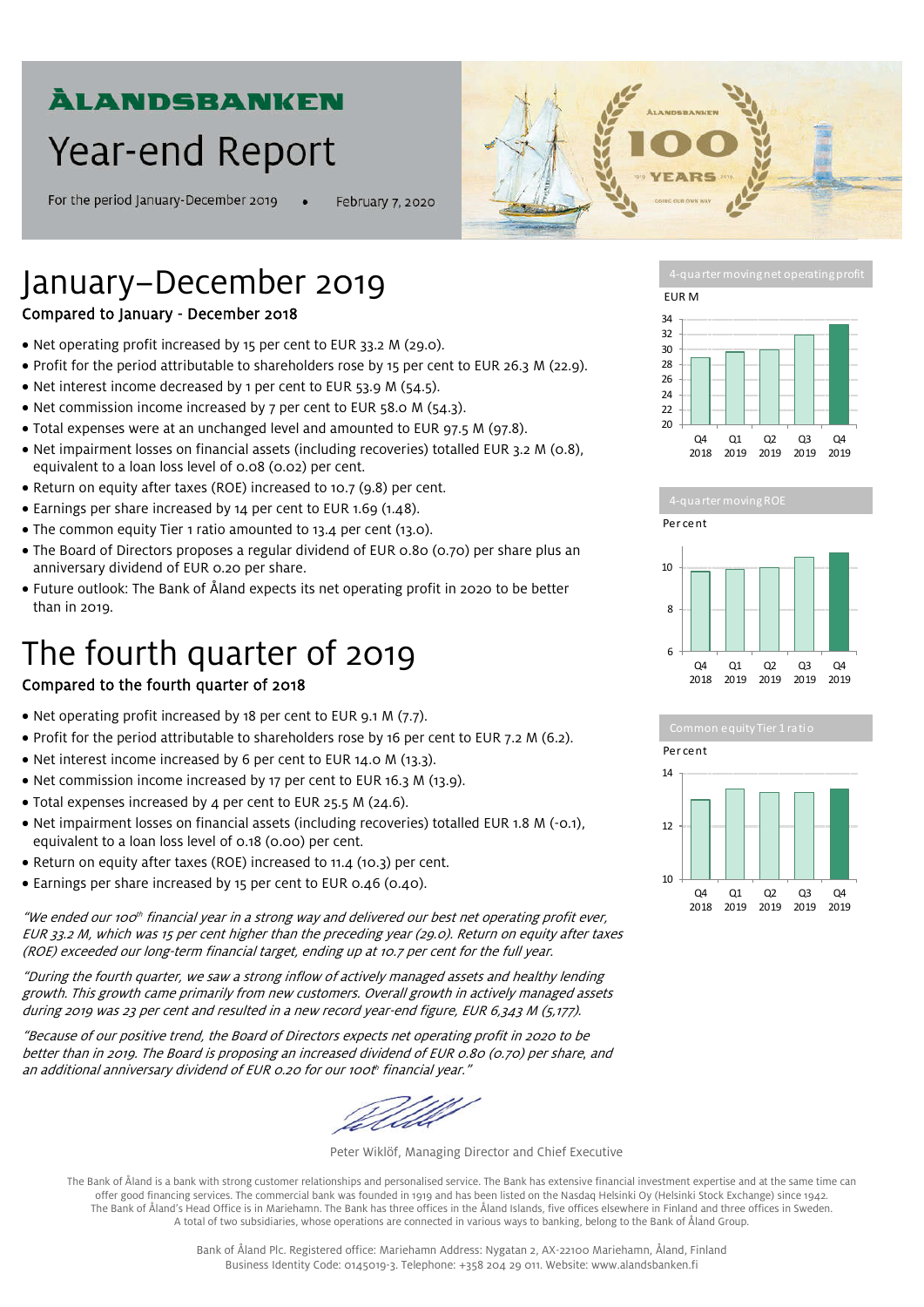# Financial summary

|                                                                                        | $Q_4$   | Q <sub>3</sub> | %                            | Q <sub>4</sub> | $\frac{1}{2}$           | Jan-Dec | Jan-Dec |                |
|----------------------------------------------------------------------------------------|---------|----------------|------------------------------|----------------|-------------------------|---------|---------|----------------|
| Group                                                                                  | 2019    | 2019           |                              | 2018           |                         | 2019    | 2018    | $\frac{1}{2}$  |
| EUR M                                                                                  |         |                |                              |                |                         |         |         |                |
| Income                                                                                 |         |                |                              |                |                         |         |         |                |
| Net interest income                                                                    | 14.0    | 13.3           | 5                            | 13.3           | 6                       | 53.9    | 54.5    | $-1$           |
| Net commission income                                                                  | 16.3    | 13.8           | 18                           | 13.9           | 17                      | 58.0    | 54.3    | $\overline{7}$ |
| Net income from financial items at fair value                                          | 1.1     | 1.6            | $-33$                        | O.2            |                         | 3.9     | 1.5     |                |
| Other income                                                                           | 5.0     | 4.2            | 21                           | 4.9            | $\overline{4}$          | 18.1    | 17.4    | $\overline{4}$ |
| Total income                                                                           | 36.4    | 32.9           | 11                           | 32.3           | 13                      | 133.9   | 127.6   | 5              |
| Staff costs                                                                            | $-14.6$ | $-13.4$        | 9                            | $-14.3$        | $\overline{2}$          | $-57.0$ | $-57.1$ | $\circ$        |
| Other expenses                                                                         | $-7.6$  | $-6.3$         | 20                           | $-8.5$         | $-11$                   | $-28.7$ | $-33.4$ | $-14$          |
| Depreciation/amortisation                                                              | $-3.3$  | $-2.9$         | 17                           | $-1.8$         | 84                      | $-11.8$ | $-7.3$  | 62             |
| <b>Total expenses</b>                                                                  | $-25.5$ | $-22.5$        | 13                           | $-24.6$        | 4                       | $-97.5$ | -97.8   | o              |
| Profit before impairment losses                                                        | 10.9    | 10.4           | 5                            | 7.7            | 43                      | 36.4    | 29.8    | 22             |
| Impairment losses on financial assets, net                                             | $-1.8$  | $-0.8$         |                              | O.1            |                         | $-3.2$  | $-0.8$  |                |
| Net operating profit                                                                   | 9.1     | 9.5            | $-4$                         | 7.7            | 18                      | 33.2    | 29.0    | 15             |
| Income taxes                                                                           | $-1.9$  | $-1.9$         | $-1$                         | $-1.5$         | 27                      | $-6.9$  | $-6.1$  | 14             |
| Profit for the report period                                                           | 7.2     | 7.6            | $-5$                         | 6.2            | 16                      | 26.3    | 22.9    | 15             |
| Attributable to:                                                                       |         |                |                              |                |                         |         |         |                |
| Shareholders in Bank of Åland Plc                                                      | 7.2     | 7.6            | -5                           | 6.2            | 16                      | 26.3    | 22.9    | 15             |
|                                                                                        |         |                |                              |                |                         |         |         |                |
| Volume<br>Receivables from the public and public sector                                |         |                |                              |                |                         |         |         |                |
|                                                                                        | 4,110   | 3,985          | 3                            | 4,022          | $\overline{2}$          |         |         |                |
| Deposits from the public and public sector<br>Actively managed assets <sup>1</sup>     | 3,368   | 3,288          | $\overline{2}$               | 3,304          | $\overline{2}$          |         |         |                |
| Equity capital                                                                         | 6,343   | 5,788          | 10                           | 5,177          | 23                      |         |         |                |
| Balance sheet total                                                                    | 258     | 247            | 5                            | 242            | $\overline{7}$          |         |         |                |
| Risk exposure amount                                                                   | 5,607   | 5,555          | $\mathbf{1}$<br>$\mathbf{1}$ | 5,558          | $\mathbf{1}$<br>$\circ$ |         |         |                |
|                                                                                        | 1,583   | 1,571          |                              | 1,578          |                         |         |         |                |
| Financial ratios                                                                       |         |                |                              |                |                         |         |         |                |
| Return on equity after taxes, % (ROE) <sup>2</sup>                                     | 11.4    | 12.3           |                              | 10.3           |                         | 10.7    | 9.8     |                |
| Return on equity after taxes, % (ROE), moving 12-                                      |         |                |                              |                |                         |         |         |                |
| month average to end of report period                                                  | 10.7    | 10.5           |                              | 9.8            |                         |         |         |                |
| Expense/income ratio <sup>3</sup>                                                      | 0.70    | 0.69           |                              | 0.76           |                         | 0.73    | 0.77    |                |
| Loan loss level, % <sup>4</sup>                                                        | 0.18    | 0.08           |                              | 0.00           |                         | 0.08    | 0.02    |                |
| Liquidity coverage ratio (LCR), $%$ <sup>5</sup><br>Loan/deposit ratio, % <sup>6</sup> | 139     | 163            |                              | 120            |                         |         |         |                |
| Core funding ratio, $%$ <sup>7</sup>                                                   | 122     | 121            |                              | 122            |                         |         |         |                |
| Equity/assets ratio, % 8                                                               | 90      | 88             |                              | 90             |                         |         |         |                |
| Common equtiy Tier 1 capital ratio, % 9                                                | 4.6     | 4.4            |                              | 4.4            |                         |         |         |                |
| Earnings per share, EUR <sup>10</sup>                                                  | 13.4    | 13.3           |                              | 13.0           |                         |         |         |                |
| Earnings per share after dilution, EUR                                                 | 0.46    | 0.49           | $-5$                         | 0.40           | 15                      | 1.69    | 1.48    | 14             |
| Earnings per share, EUR, moving 12-month average                                       | 0.46    | 0.49           | $-5$                         | 0.40           | 16                      | 1.69    | 1.48    | 14             |
|                                                                                        |         |                |                              |                |                         |         |         |                |
| to end of report period<br>Equity capital per share, EUR <sup>11</sup>                 | 1.69    | 1.63           | 4                            | 1.48           | 14<br>6                 |         |         |                |
| Equity capital per share after dilution, EUR                                           | 16.61   | 15.86          | 5                            | 15.67          |                         |         |         |                |
|                                                                                        | 16.59   | 15.83          | 5                            | 15.58          | 6                       |         |         |                |
| Market price per Series A share, EUR                                                   | 17.00   | 14.70          | 16                           | 13.30          | 28                      |         |         |                |
| Market price per Series B share, EUR<br>Number of shares outstanding, ooos             | 16.55   | 14.85          | 11                           | 13.10          | 26                      |         |         |                |
| Number of shares outstanding, after dilution, ooos                                     | 15,551  | 15,551         |                              | 15,472         | $\mathbf{1}$            |         |         |                |
| Working hours re-calculated to full-time equivalent                                    | 15,601  | 15,587         | $\circ$                      | 15,590         | $\circ$                 |         |         |                |
| positions                                                                              |         |                |                              |                |                         |         |         |                |
|                                                                                        | 705     | 713            | $-1$                         | 692            | $\overline{2}$          | 700     | 691     | 1              |

1 Actively managed assets encompassed managed assets in the Group's own mutual<br>- funds, as well as discretionary and advisory securities volume.<br>2 Profit for the report period attributable to shareholders / Average shareho

equity capital<br>3 Expenses / Income

4 Impairment losses on loan portfolio and other commitments / Receivables from the public

and public sector at the beginning of the period<br>5 Liquidity coverage ratio (LCR) = liquid assets, level 1 and 2 / 30-day net outflow

6 Receivables from the public and public sector / Deposits from the public and public sector

7 Receivables from the public and public sector / Deposits including certificates of deposit, index bonds and debentures issued to the public and public sector plus covered bonds issued

8 Equity capital / Balance sheet total 9 Common equity Tier 1 capital / Risk exposure amount

10 Shareholders' portion of earnings for the period / Avarage number of shares

11 Shareholders' portion of equity capital / Number of shares on closing day

Bank of Åland Plc Year-end Report, January-December 2019 2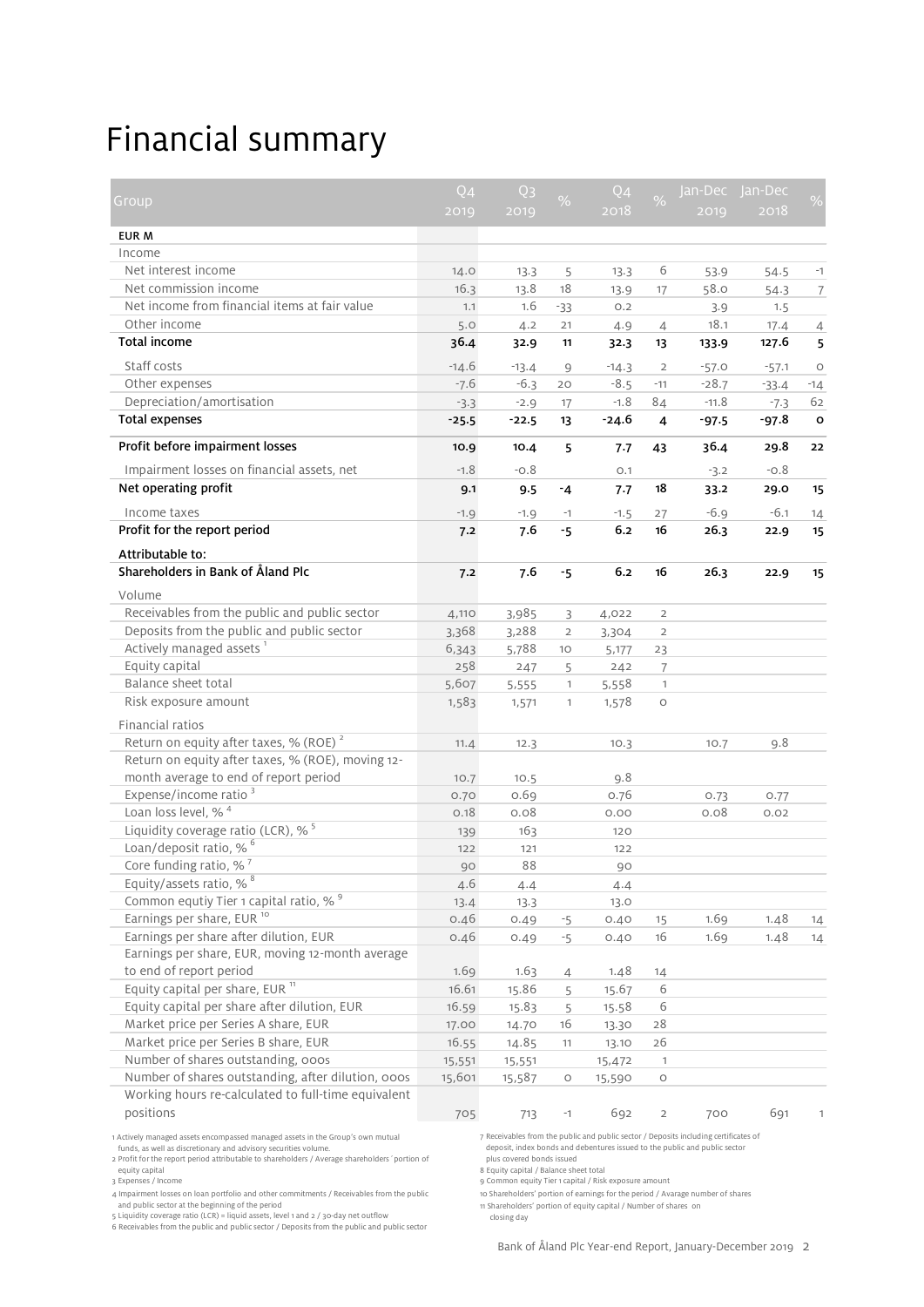# Comments

### MACRO SITUATION

The year was dominated by uncertainty connected to trade policy, Brexit and economic performance. Inflation pressures remained subdued, and growth cooled globally.

The European Central Bank (ECB) lowered the interest rate on its deposit facility by 10 basis points (bps) to -0.50 per cent on September 12, announcing at the same time that it is resuming net purchases within its asset purchase programme at a monthly pace of EUR 20 billion. Starting on October 30, 2019, the ECB also introduced a two-tiered deposit rate in its deposit facility, where banks will receive 0.0 per cent interest instead of -0.50 per cent on balances up to six times the "minimum reserve requirement". The US Federal Reserve (Fed) cut its key rate during the fourth quarter – for the third time in 2019 – by 25 basis points to 1.50-1.75 per cent. Sweden's Riksbank went against the current, deciding on December 19 to hike its repo rate by 25 bps to 0.00 per cent.

Negative interest rates and yields in the euro area appear likely to persist during the foreseeable future, while the 3-month Stibor − an important Swedish market interest rate – reversed its trend in the fourth quarter of 2019, ending the year with a positive average value. The expectation is that the ECB's key interest rate will remain at current or lower levels until the inflation outlook approaches 2 per cent. Sweden's Riksbank also expects its repo rate to remain at the same level during the next couple of years.

### BENCHMARK INTEREST RATES, AVERAGES, PER CENT

|               | Q4      | Oз      | Q4      |
|---------------|---------|---------|---------|
|               | 2019    | 2019    | 2018    |
| Euribor 3 mo  | $-0.40$ | $-0.40$ | $-0.32$ |
| Euribor 12 mo | $-0.28$ | $-0.33$ | $-0.14$ |
| Stibor 3 mo   | 0.01    | $-0.03$ | $-0.39$ |

BENCHMARK INTEREST RATES, ANNUAL AVERAGES, PER CENT

|               | 2019    | .2018   |
|---------------|---------|---------|
| Euribor 3 mo  | $-0.36$ | $-0.32$ |
| Euribor 12 mo | $-0.22$ | $-0.17$ |
| Stibor 3 mo   | $-0.03$ | $-0.39$ |

After a shaky ending to 2018, the world's stock markets were dominated by a powerful recovery in 2019. During the year, share prices according to the Nasdaq Helsinki (OMXHPI) equity index rose by 13 per cent and share prices according to the Nasdaq Stockholm (OMXSPI) index by 30 per cent.

During 2019, the average value of the Swedish krona (SEK) in relation to the euro (EUR) was 3 per cent lower than in 2018. At year-end 2019 it was 2 per cent lower than at year-end 2018. When converting the income statement of the Bank of Åland's Swedish operations into euros, the average exchange rate for the period has been used, while the balance sheet has been converted at the exchange rate prevailing on the closing day of the report period.

### IMPORTANT EVENTS

During the fourth quarter of 2019, the Bank of Åland's information technology (IT) subsidiary Crosskey Banking Solutions acquired the Finnish software company Model IT Oy. The company, which is based in Helsinki, has 13 employees and mainly targets customers in asset management with its OneFactor IT platform and in the insurance sector with its cFrame system. Through this acquisition, Crosskey is strengthening its range of products and services for banks, asset managers, fund companies and insurance companies.

During the fourth quarter, Åland Index Solutions was formed. It is a joint venture between the Bank of Åland and Doconomy, a Swedish-based fintech startup. The Bank of Åland, which launched the Åland Index three years ago, regards Åland Index Solutions as a natural next step in making this innovative point of reference available to the entire financial market. The Åland Index is a global index for carbon dioxide emission calculations that help individuals to make their consumption more sustainable from a climate standpoint. In collaboration with S&P Global, the index was recently updated to cover 99 per cent of the world market.

In December, banks with over 40 million customers announced that they had teamed up with Doconomy, and thanks to Åland Index Solutions they can now offer their customers tools to measure their climate impact. At the same time, Mastercard announced that it intends to become a shareholder in Doconomy. Bank of the West, a US-based subsidiary of France's BNP Paribas, became the first North American bank to team up with Doconomy. Nordea became the first external Nordic bank to sign a similar agreement.

As a natural step in the Bank of Åland's sustainability work, in December the Bank signed the United Nations Principles for Responsible Banking, created through cooperation between the UN Environmental Programme's Finance Initiative (UNEP FI) and the global financial services sector. The principles were recently established. Their aim is to align the financial services sector with the UN Sustainable Development Goals and the Paris Climate Agreement by engaging them in cooperation and clarifying the sector's responsibility for creating a sustainable society.

In September the Bank of Åland – together with ICA Bank, Ikano Bank, Söderberg & Partners and Borgo – signed an agreement on establishing a joint mortgage company in the Swedish market. As one element of establishing the new mortgage company, the Bank of Åland, ICA Bank, Ikano Bank and Söderberg & Partners are acquiring a majority of the shares in Borgo AB. Borgo's management will have operational responsibility for coordinating and establishing the new mortgage company. The Bank of Åland, together with its subsidiary Crosskey, will supply platform solutions for the new mortgage company, as well as contributing their existing knowledge about mortgage management.

Until the new mortgage company has been established in Sweden, the Bank of Åland has a distribution agreement with ICA Bank, under which ICA Bank will distribute home mortgage loans in the Bank of Åland balance sheet.

The wholly owned subsidiary Compass Card was merged with the Bank of Åland, since an independent subsidiary is no longer needed in order to carry out the Bank of Åland's card business. Compass Card was established in 2006 as a company jointly owned by the Bank of Åland and Tapiola Bank for the issuance of credit and debit cards. In 2014 Compass Card became a wholly owned subsidiary of the Bank of Åland, after S-Bank (S-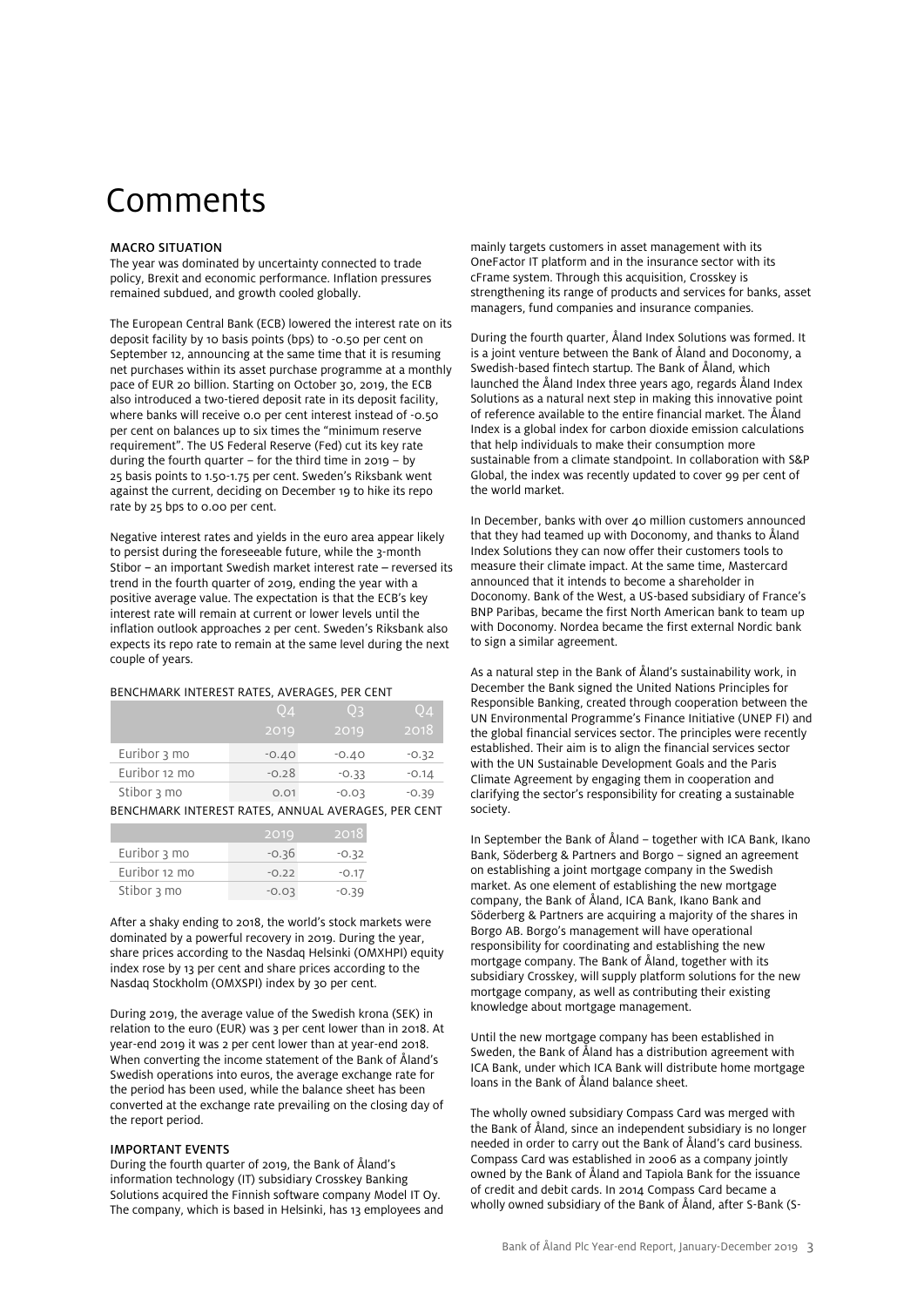Pankki) had acquired Tapiola Bank and S-Bank had taken over the card business handled by Compass Card on behalf of Tapiola Bank's customers.

In April, the Bank was included for the first time in Europe's largest brand study on sustainability, the Sustainable Brand Index. Statistics for 2018 show that the Bank of Åland decreased its carbon footprint by about 14 per cent compared to the preceding year. The Bank thereby exceeded its target, which was a decrease of 10 per cent.

Together with its customers, the Bank of Åland is continuing its commitment to a cleaner Baltic Sea. In 2019 the Baltic Sea Project contributed EUR 300,000 to a number of projects that promote the health of the Baltic Sea. Since 1997 the Bank of Åland has awarded EUR 2.3 M to various environmentally related projects.

As part of its responsible investment strategy, the Bank of Åland launched a new sustainable bond fund, Ålandsbanken Green Bond ESG. The fund was granted the Nordic Swan Ecolabel, making it the first Finnish bond fund to carry this label. The fund invests in green bonds and in bonds issued by companies with the best sustainability ratings. The aim of the fund's operations is to offer an opportunity for fund investors to earn a competitive fixed income return in an environmentally sound and sustainable manner.

For the sixth consecutive year, the Bank of Åland (Ålandsbanken) Euro Bond Fund was named the best Nordic Fund in its category and received the prestigious Lipper Fund Award Nordic. The Fund won the award for all management periods that were analysed: 3, 5 and 10 years.

The Annual General Meeting (AGM) on April 3, 2019 re-elected the Board of Directors consisting of Nils Lampi, Christoffer Taxell, Åsa Ceder, Anders Å. Karlsson, Göran Persson, Ulrika Valassi and Anders Wiklöf. At the statutory meeting of the Board the same day, Nils Lampi was elected as Chairman and Christoffer Taxell as Deputy Chairman of the Board. Göran Persson resigned from the Board on April 29, however, in light of his nomination as Chairman of the Board of Swedbank AB (publ).

During 2019 the number of Series B shares outstanding increased by 79,813 as a result of the Bank's obligations within the framework of its incentive and share savings programmes.

#### EARNINGS FOR JANUARY – DECEMBER 2019

Profit for the period attributable to shareholders increased by EUR 3.4 M or 15 per cent to EUR 26.3 M (22.9).

In accordance with the prevailing regulator-based reporting interpretations, and in line with other Finnish banks, starting in 2019 the Bank of Åland has chosen to recognise the entire annual cost of the stability fee in the first quarter, when liability for this fee arises, instead of applying a straight-line accrual of this cost over the four quarters of the year. The estimated annual cost in the first quarter amounted to EUR 2.3 M. During the second quarter, the final fee was set at EUR 1.8 M. The Bank of Åland's earnings will thus show greater seasonal variations, with weaker first quarter earnings. Historical periods have been restated for the sake of comparability.

Net operating profit increased by EUR 4.2 M or 15 per cent to EUR 33.2 M (29.0).

Return on equity after taxes (ROE) increased to 10.7 per cent (9.8).

Total income rose by EUR 6.3 M or 5 per cent to EUR 133.9 M (127.6).

Net interest income fell by EUR 0.6 M or 1 per cent to EUR 53.9 M (54.5). The decrease primarily came from Swedish operations, with the depreciation of the krona together with a narrower lending margin – due to a reweighting towards lower risk in the portfolio – adversely affecting net interest income. In addition, because of IFRS 16, leases are now recognised as an estimated interest expense plus an estimated depreciation, instead of as an operating expense.

Net commission income increased by EUR 3.7 M or 7 per cent to EUR 58.0 M (54.3), mainly as a consequence of higher mutual fund commissions.

Net income on financial items increased by EUR 2.4 M to EUR 3.9 M (1.5), mainly thanks to higher capital gains in the liquidity portfolio.

Information technology (IT) income rose by EUR 1.1 M or 7 per cent to EUR 17.5 M (16.4), primarily due to increased project income at Crosskey, the Bank's IT subsidiary.

Total expenses were essentially unchanged and amounted to EUR 97.5 M (97.8). The stability fee decreased by EUR 0.8 M or 31 per cent to EUR 1.8 M (2.6). IT expenses decreased by EUR 1.0 M or 10 per cent, principally because of lower project expenses. Depreciation rose by a full EUR 4.5 M or 62 per cent, which was largely explained by reclassification of lease expenses in compliance with IFRS 16. Amortisation of intangible assets also increased.

Net impairment losses on financial assets increased by EUR 2.4 M to EUR 3.2 M (0.8), equivalent to a loan loss level of 0.08 per cent (0.02).

Tax expense amounted to EUR 6.9 M (6.1), equivalent to an effective tax rate of 20.7 (20.9) per cent.

### EARNINGS FOR THE FOURTH QUARTER OF 2019

Profit for the period attributable to shareholders amounted to EUR 7.2 M (6.2), which was an increase of EUR 1.0 M or 16 per cent from the fourth quarter of 2018. Net operating profit increased by EUR 1.4 M or 18 per cent to EUR 9.1 M (7.7).

Return on equity after taxes (ROE) amounted to 11.4 (10.3) per cent.

Total income increased by EUR 4.2 M or 13 per cent to EUR 36.4 M (32.3).

Net interest income increased by EUR 0.7 M or 6 per cent to EUR 14.0 M (13.3), mainly thanks to higher lending volume.

Net commission income increased by EUR 2.4 M or 17 per cent to EUR 16.3 M (13.9), mainly as a consequence of higher mutual fund and securities commissions.

Net income on financial items increased by EUR 0.9 M to EUR 1.1 M (0.2), mainly thanks to higher capital gains in the liquidity portfolio.

IT income rose by EUR 0.4 M or 10 per cent to EUR 4.8 M (4.4), primarily due to higher project income.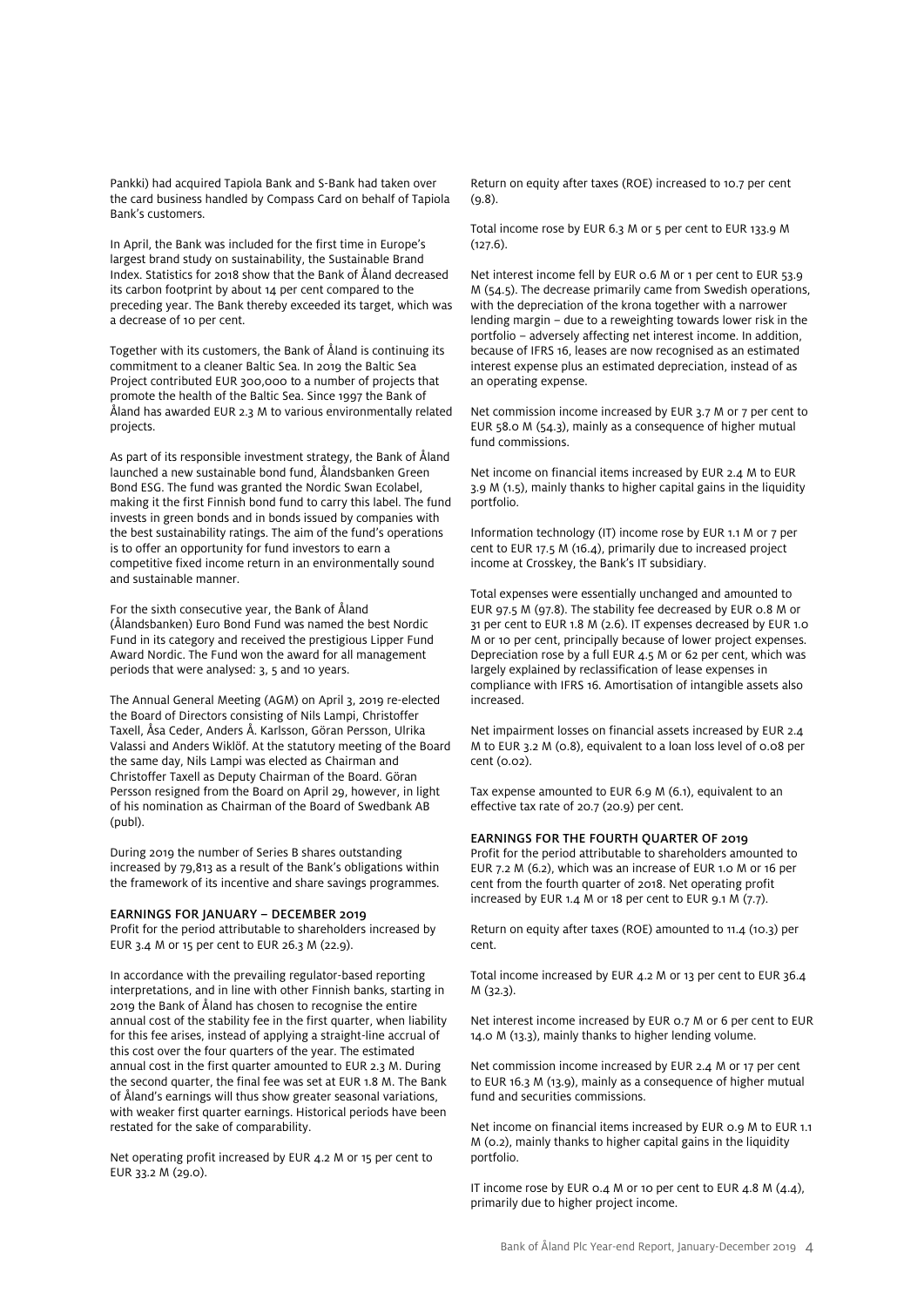Total expenses increased by EUR 0.9 M or 4 per cent to EUR 25.5 M (24.6).

Net impairment losses on financial assets amounted to EUR 1.8 M (-0.1), equivalent to a loan loss level of 0.18 per cent (0.00).

### STRATEGIC BUSINESS AREAS

The Group's EUR 4.2 M increase in net operating profit to EUR 33.2 M was allocated as follows:

- Private Banking +2.1 (higher income and lower expenses)
- Premium Banking -3.3 (higher impairment losses)
- IT +0.9 (higher project income)
- Corporate Units & +4.5 (higher capital gains) Eliminations

### BUSINESS VOLUME

Actively managed assets on behalf of customers increased by EUR 1,166 M or 23 per cent compared to year-end 2018 and amounted to EUR 6,343 M (5,177). The increase was due to both positive net flows and higher market values.

Deposits from the public increased by 2 per cent compared to year-end 2018 and amounted to EUR 3,368 M (3,304).

Receivables from the public increased by 2 per cent compared to year-end 2018 and amounted to EUR 4,110 M (4,022).

#### CREDIT QUALITY

Lending to private individuals comprised 72 per cent of the loan portfolio. Home mortgage loans accounted for 76 per cent of lending to private individuals. Loans for the purchase of securities, with market-listed securities as collateral, comprised the second-largest type of lending to individuals. Historically, the Bank of Åland has not had any substantial loan losses on this type of lending. The corporate portfolio has a close affinity with the retail portfolio, since many of the companies are owned by customers who, as individuals, are also Private Banking customers.

Stage 3 loans increased during the report period by EUR 13.6 M to EUR 33.5 M. Stage 3 loans as a share of gross lending to the public totalled 0.81 per cent (0.49). The level of provisions for Stage 3 loans amounted to 33 (47) per cent. Most of these loans have good collateral.

The Bank of Åland Group had EUR 12.4 M (11.3) in impairment loss provisions, of which EUR 0.5 M (0.9) in Stage 1; EUR 0.9 M (1.2) in Stage 2 and EUR 11.1 M (9.3) in Stage 3.

### LIQUIDITY AND BORROWING

The Bank of Åland's liquidity reserve in the form of cash and deposits with the central bank, account balances and investments with other banks, liquid interest-bearing securities plus holdings of unencumbered covered bonds issued by the Bank amounted to EUR 1,129 M on December 31, 2019 (1,195). This was equivalent to 20 (22) per cent of total assets and 27 (30) per cent of receivables from the public.

Starting on October 30, 2019, the European Central Bank introduced a two-tiered deposit rate in its deposit facility, where banks will receive 0.0 per cent interest instead of -0.50 per cent on balances up to six times the "minimum reserve requirement". In the Bank of Åland's case, this represents about EUR 150 M with a zero interest rate instead of a negative interest rate.

In March, the Bank of Åland issued EUR 300 M in covered bonds with a five-year maturity. In March, SEK 1,000 M in covered bonds matured. In June, EUR 100 M in covered bonds matured. In December, a further SEK 750 M in covered bonds matured. On December 31, 2019, the average remaining maturity of bonds outstanding was about 2.5 (2.7) years.

On December 31, 2019, the Bank of Åland's core funding ratio, defined as receivables from the public divided by deposits from the public − including certificates of deposit, index bonds and subordinated debentures issued to the public, as well as covered bonds issued − amounted to 90 (90) per cent.

The loan/deposit ratio amounted to 122 (122) per cent.

Of the Bank of Åland's external funding sources aside from equity capital, deposits from the public accounted for 65 (64) per cent and covered bonds issued accounted for 22 (22) per cent.

The liquidity coverage ratio (LCR) amounted to 139 (120) per cent.

The net stable funding ratio (NSFR) amounted to 115 (113) per cent.

#### RATING

The Bank of Åland has a credit rating from the Standard & Poor's Global Ratings agency of BBB/A-2 with a positive outlook for its long- and short-term borrowing. Covered bonds issued by the Bank of Åland have a credit rating of AAA with a stable outlook.

### EQUITY AND CAPITAL ADEQUACY

During the report period, equity capital changed in the amount of profit for the period, EUR 26.3 M; other comprehensive income, EUR 0.0 M; the issuance of new shares as part of the incentive programme, EUR 0.4 M; EUR 0.2 M related to the share savings programme; and payment to shareholders of a dividend totalling EUR -10.9 M. On December 31, 2019, equity capital amounted to EUR 258.4 M (242.4).

Other comprehensive income included re-measurements of defined-benefit pension plans by EUR -2.2 M after taxes, in compliance with IAS 19, and a change in the value of equity instruments by EUR 3.7 M.

Common equity Tier 1 capital rose by EUR 7.1 M or 3 per cent during 2019 to EUR 211.5 M (204.4), mainly thanks to comprehensive income for the period.

The risk exposure amount was at an unchanged level and amounted to EUR 1,583 M (1,578). IFRS 16 led to an increase in the risk exposure amount by EUR 14 M. The risk exposure amount for credit risk, excluding the risk weight floor for mortgage loans and IFRS 16, decreased by EUR 23 M, while the risk exposure amount for the risk weight floor related to mortgage loans increased by EUR 7 M. The operational risk exposure amount, calculated using a three-year moving average of the Group's income, increased by EUR 7 M.

The common equity Tier 1 capital ratio increased to 13.4 (13.0) per cent. Since the Bank of Åland has no hybrid capital, its common equity Tier 1 capital ratio is the same as its Tier 1 capital ratio.

The total capital ratio increased to 15.8 (15.4) per cent.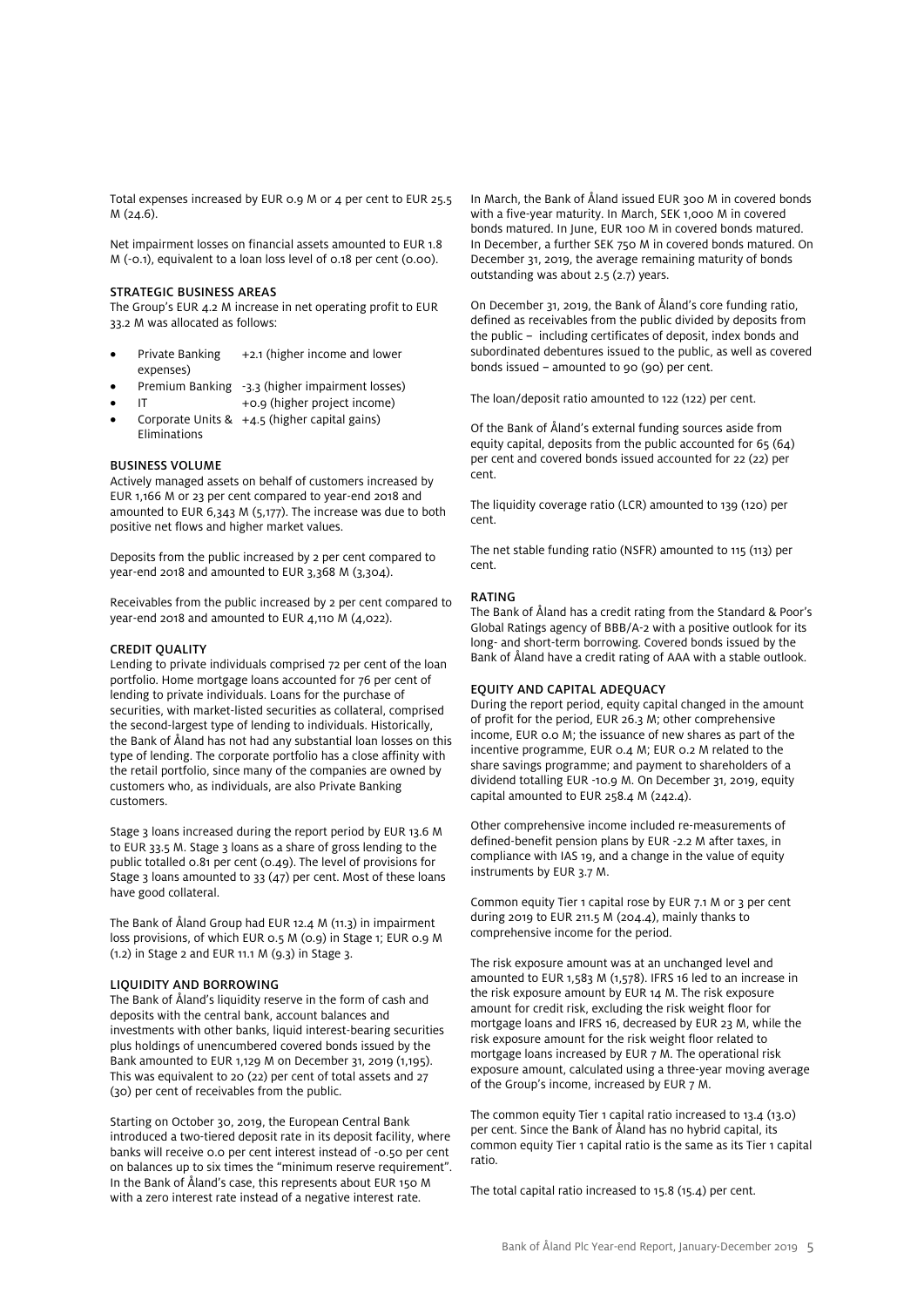In addition to the basic capital requirement, various buffer requirements apply. These are mainly imposed by national regulatory authorities. The capital conservation buffer requirement, 2.5 per cent of common equity Tier 1 capital, applies in all European Union countries. The countercyclical capital buffer requirement may vary between 0-2.5 per cent. For Finnish exposures, the requirement is currently 0.0 per cent. For Swedish exposures, the requirement was raised from 2.0 per cent to 2.5 per cent starting on September 19, 2019.

The Finnish FSA has identified systemically important institutions in Finland and has imposed individual buffer requirements for them. The Bank of Åland is not included in the buffer requirements for systemically important institutions.

Because of Nordea's move of its head office from Sweden to Finland, the Board of the Finnish FSA decided that starting on July 1, 2019 it would introduce a systemic risk buffer for all credit institutions in the country. The purpose of the buffer is to strengthen the risk tolerance of all credit institutions to structural systemic risks. For the Bank of Åland, a buffer requirement of 1.0 per cent applies. This requirement must be covered by common equity Tier 1 capital.

The Finnish FSA has established a buffer requirement related to Pillar 2 capital adequacy regulations totalling 1.5 per cent of the Group's risk exposure amount (REA). This requirement is related to credit concentration risk (1.0 per cent of REA) and interest rate risk in the balance sheet (0.5 per cent of REA). The requirement, which must be covered by common equity Tier 1 capital, went into effect starting in the third quarter of 2018.

When all these buffer requirements are taken into account, the minimum levels for the Bank of Åland will be:

- Common equity Tier 1 capital ratio 10.7 per cent
- Tier 1 capital ratio 12.2 per cent
- Total capital ratio 14.2 per cent

In relation to the above buffer requirements, the Bank of Åland has a substantial capital surplus:

- Common equity Tier 1 capital ratio  $+2.7$  per cent
- Tier 1 capital ratio  $+1.2$  per cent
- Total capital ratio  $+1.6$  per cent

The Bank of Åland has no minimum requirement for own funds and eligible liabilities (MREL) under European Union regulations.

#### DIVIDEND

The Board of Directors proposes that the Annual General Meeting approve the payment of a regular divided of EUR 0.80 per share (0.70) plus an anniversary dividend of EUR 0.20 per share, equivalent to a total amount of EUR 15.6 M. The regular dividend is equivalent to a 47 per cent payout ratio, while the anniversary dividend is equivalent to a 12 per cent payout ratio.

#### IMPORTANT EVENTS AFTER CLOSE OF REPORT PERIOD

No important events have occurred since the close of the report period.

#### RISK AND UNCERTAINTIES

The Bank of Åland's earnings are affected by external changes that the Company itself cannot control. Among other things, the Group's trend of earnings is affected by macroeconomic changes and changes in general interest rates, share prices and exchange

rates, along with higher expenses due to regulatory decisions and directives as well as the competitive situation. The Group aims at achieving operations with reasonable and carefully considered risks. The Group is exposed to credit risk, liquidity risk, market risk, operational risk and business risk. The Bank does not engage in trading for its own account.

#### FUTURE OUTLOOK

The Bank of Åland expects its net operating profit in 2020 to be better than in 2019.

The Bank of Åland is especially dependent on developments in the fixed income and stock markets. There is concern about the economic trends in various important markets. For this reason, there is some uncertainty in the Bank's current forecast of the future.

#### GENERAL MEETING

The Annual General Meeting will be held on Thursday, April 2, 2020.

#### FINANCIAL INFORMATION

The Annual Report for 2019 will be published on Friday, February 28, 2020. The corporate governance report is included in the Annual Report, while the risk report (Pillar 3) will be published separately at the same time as the Annual Report.

The Interim Report for the period January−March 2020 will be published on Friday, April 24, 2020.

The Half-year Financial Report for the period January−June 2020 will be published on Friday, July 17, 2020.

The Interim Report for the period January−September 2020 will be published on Thursday, October 22, 2020.

This Year-end Report is unaudited.

Mariehamn, February 7, 2020 THE BOARD OF DIRECTORS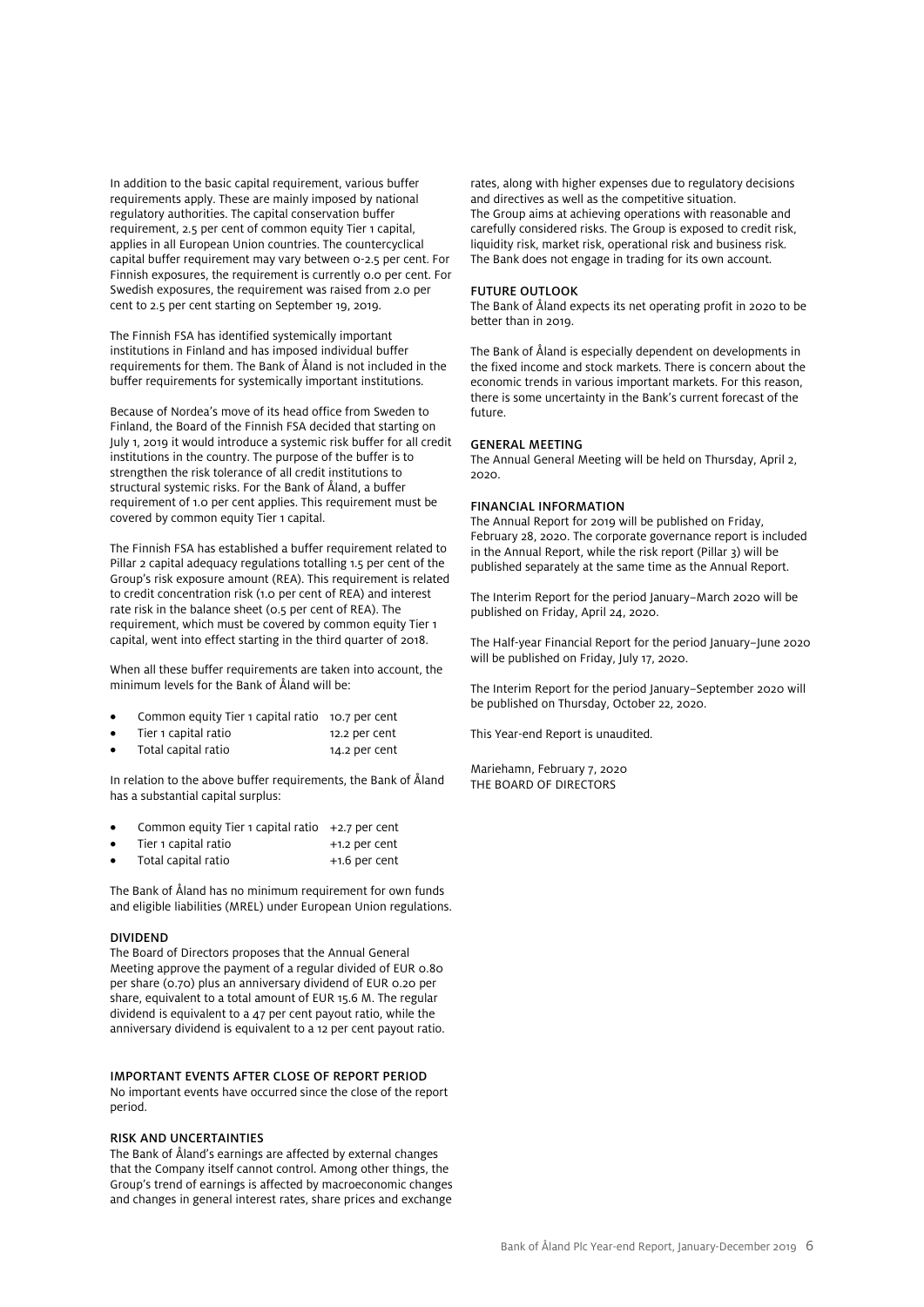# Table of contents, financial information

### Notes

| 1.  |                                                        |
|-----|--------------------------------------------------------|
| 2.  | Basis for preparation of the Year-end Report and       |
| 3.  |                                                        |
| 4.  |                                                        |
| 5.  |                                                        |
| 6.  |                                                        |
| 7.  |                                                        |
| 8.  |                                                        |
| 9.  |                                                        |
| 10. |                                                        |
| 11. | Receivables from the public and public sector entities |
|     |                                                        |
| 12. | Receivables from the public and public sector entities |
|     |                                                        |
|     |                                                        |
| 13. | Deposits from the public and public sector, including  |
|     |                                                        |
| 15. |                                                        |
| 16. |                                                        |
| 17. |                                                        |
| 18. |                                                        |
|     |                                                        |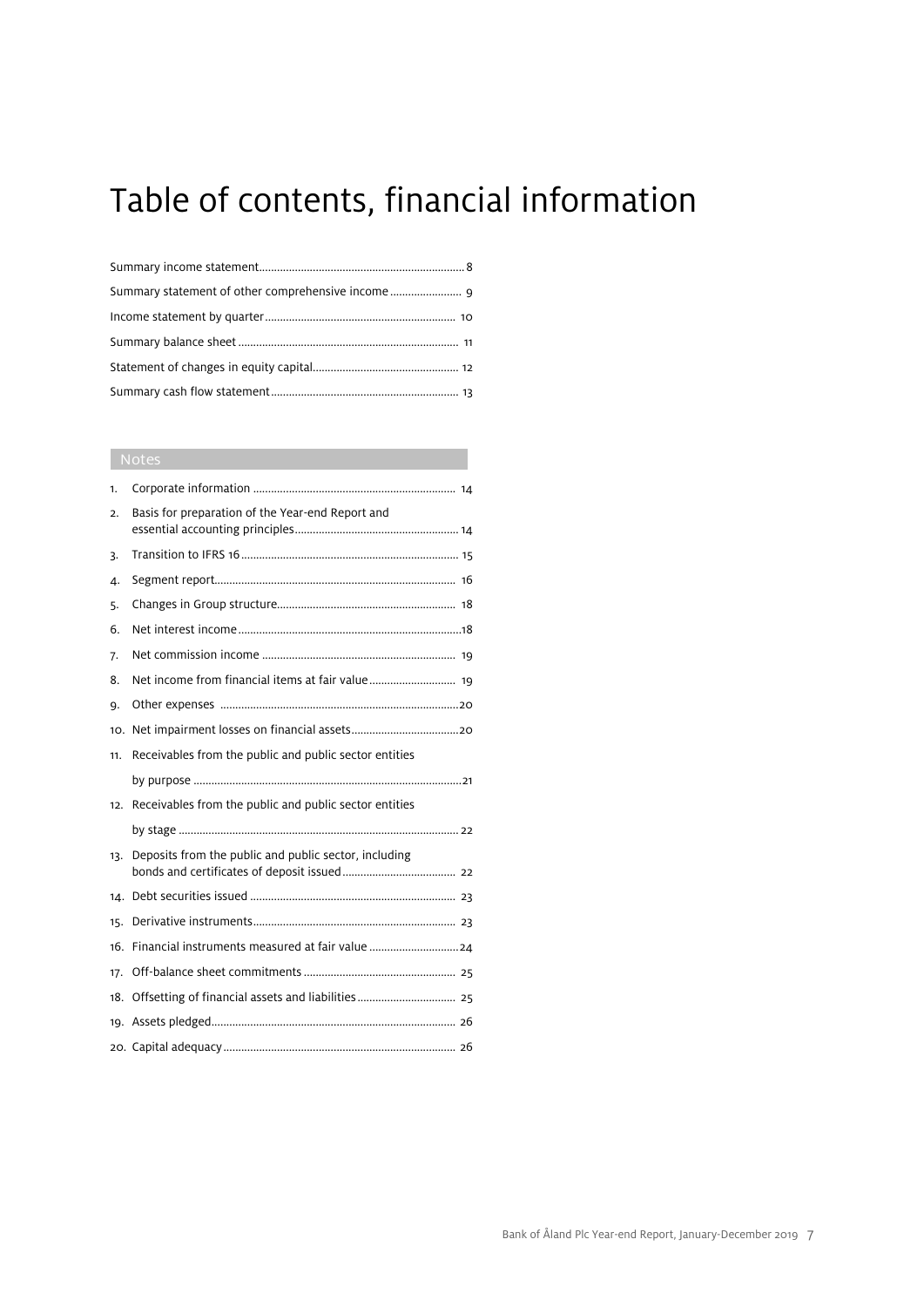# Summary income statement

| Group                                                                              | <b>Note</b>    | $Q_4$   | Q <sub>3</sub> | $\frac{0}{6}$            | Q <sub>4</sub> | $\frac{1}{2}$  | Jan-Dec | Jan-Dec | %              |
|------------------------------------------------------------------------------------|----------------|---------|----------------|--------------------------|----------------|----------------|---------|---------|----------------|
|                                                                                    |                | 2019    | 2019           |                          | 2018           |                | 2019    | 2018    |                |
| <b>EUR M</b>                                                                       |                |         |                |                          |                |                |         |         |                |
| Net interest income                                                                | 6              | 14.0    | 13.3           | 5                        | 13.3           | 6              | 53.9    | 54.5    | $-1$           |
| Net commission income                                                              | $\overline{7}$ | 16.3    | 13.8           | 18                       | 13.9           | 17             | 58.0    | 54.3    | $\overline{7}$ |
| Net income from financial items at fair value                                      | 8              | 1.1     | 1.6            | $-33$                    | O.2            |                | 3.9     | 1.5     |                |
| IT income                                                                          |                | 4.8     | 4.0            | 20                       | 4.4            | 10             | 17.5    | 16.4    | $\overline{7}$ |
| Other operating income                                                             |                | O.2     | O.1            | 36                       | O.A            | $-58$          | O.7     | 1.0     | $-35$          |
| <b>Total income</b>                                                                |                | 36.4    | 32.9           | 11                       | 32.3           | 13             | 133.9   | 127.6   | 5              |
| Staff costs                                                                        |                | $-14.6$ | $-13.4$        | $\overline{9}$           | $-14.3$        | $\overline{2}$ | $-57.0$ | $-57.1$ | $\circ$        |
| Other expenses                                                                     | 9              | $-7.6$  | $-6.3$         | 20                       | $-8.5$         | $-11$          | $-28.7$ | $-33.4$ | $-14$          |
| Depreciation/amortisation                                                          |                | $-3.3$  | $-2.9$         | 17                       | $-1.8$         | 84             | $-11.8$ | $-7.3$  | 62             |
| <b>Total expenses</b>                                                              |                | $-25.5$ | $-22.5$        | 13                       | $-24.6$        | $\overline{4}$ | $-97.5$ | $-97.8$ | $\circ$        |
| Profit before impairment losses                                                    |                | 10.9    | 10.4           | 5                        | 7.7            | 43             | 36.4    | 29.8    | 22             |
| Impairment losses on financial assets, net                                         | 10             | $-1.8$  | $-0.8$         |                          | O.1            |                | $-3.2$  | $-0.8$  |                |
| Net operating profit                                                               |                | 9.1     | 9.5            | $-4$                     | 7.7            | 18             | 33.2    | 29.0    | 15             |
| Income taxes                                                                       |                | $-1.9$  | $-1.9$         | $-1$                     | $-1.5$         | 27             | $-6.9$  | $-6.1$  | 14             |
| Profit for the period                                                              |                | 7.2     | 7.6            | $-5$                     | 6.2            | 16             | 26.3    | 22.9    | 15             |
| Attributable to:                                                                   |                |         |                |                          |                |                |         |         |                |
| Non-controlling interests                                                          |                | O.O     | O.O            |                          | O.O            | $-3$           | O.O     | O.O     |                |
| Shareholders in Bank of Åland Plc                                                  |                | 7.2     | 7.6            | $-5$                     | 6.2            | 16             | 26.3    | 22.9    | 15             |
| Earnings per share, EUR                                                            |                | 0.46    | 0.49           | $-5$                     | 0.40           | 15             | 1.69    | 1.48    | 14             |
| Earnings per share after dilution, EUR<br>Earnings per share, EUR, moving 12-month |                | 0.46    | 0.49           | $-5$                     | 0.40           | 16             | 1.69    | 1.48    | 14             |
| average to end of report period                                                    |                | 1.69    | 1.63           | $\overline{\mathcal{A}}$ | 1.48           | 14             |         |         |                |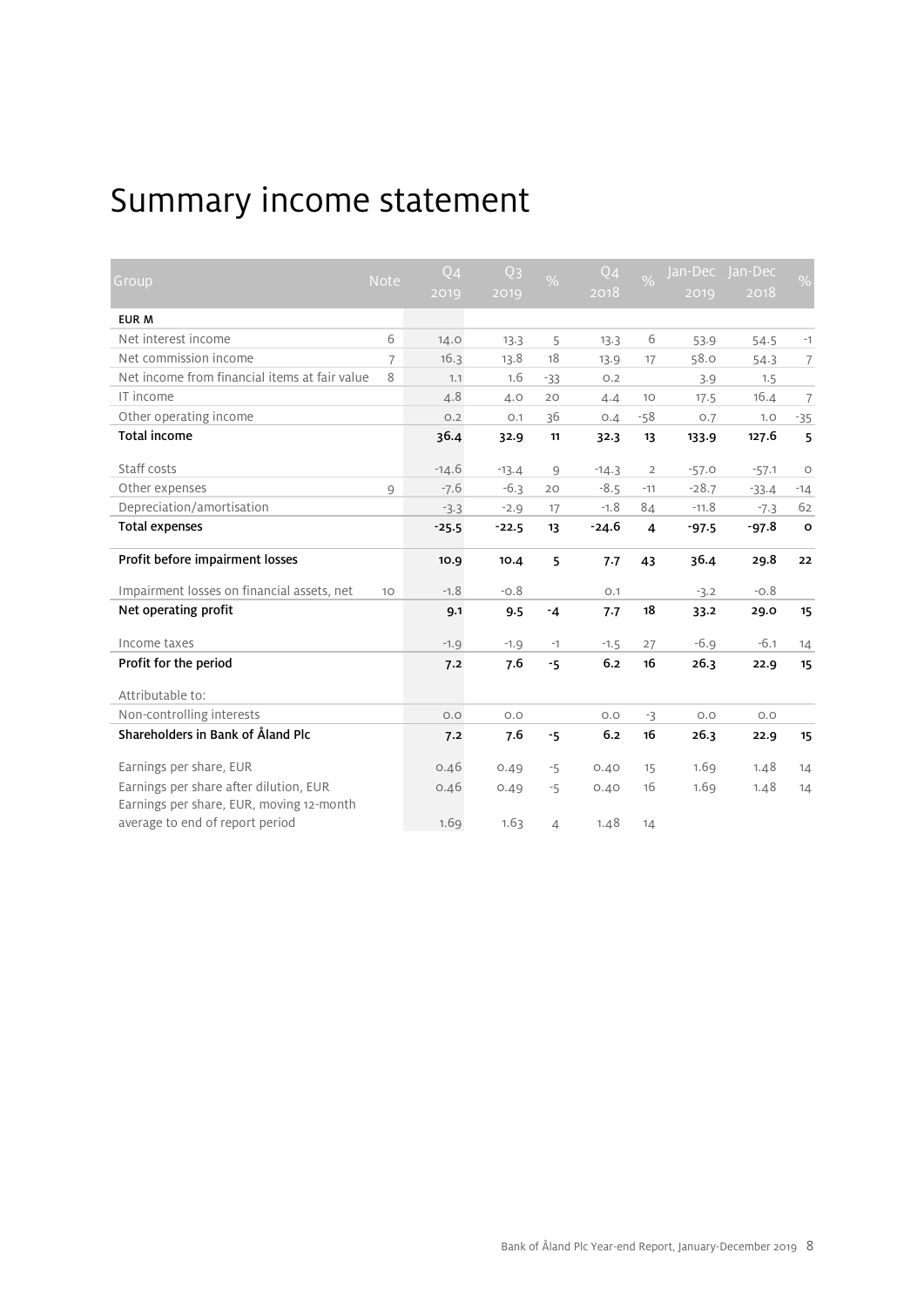# Summary statement of other comprehensive income

| Group                                                       | Q <sub>4</sub> | Q <sub>3</sub> | $\%$  | $Q_4$  | $\frac{9}{6}$ | Jan-Dec | Jan-Dec |        |
|-------------------------------------------------------------|----------------|----------------|-------|--------|---------------|---------|---------|--------|
|                                                             | 2019           | 2019           |       | 2018   |               | 2019    | 2018    |        |
| EUR M                                                       |                |                |       |        |               |         |         |        |
| Profit for the period                                       | 7.2            | 7.6            | $-5$  | 6.2    | 16            | 26.3    | 22.9    | 15     |
| Cash flow hedge                                             |                |                |       |        |               |         |         |        |
| Changes in valuation at fair value                          |                |                |       |        |               |         | O.1     | $-100$ |
| Transferred to the income statement                         |                |                |       |        |               |         | $-0.1$  | $-100$ |
| Assets measured via other comprehensive income              |                |                |       |        |               |         |         |        |
| Changes in valuation at fair value                          | $-1.3$         | 0.4            |       | $-1.0$ | 37            | 2.2     | $-1.8$  |        |
| Realised change in value                                    | $-0.1$         |                |       |        |               | $-0.1$  | O.O     |        |
| Transferred to the income statement                         | $-0.7$         | $-1.5$         | $-52$ | $-0.2$ |               | $-2.8$  | $-0.8$  |        |
| <b>Translation differences</b>                              |                |                |       |        |               |         |         |        |
| Gains/Losses arising during the period                      | 1.5            | $-0.7$         |       | O.3    |               | $-0.9$  | O.7     |        |
| of which hedging of net investment in foreign<br>operations |                |                |       |        |               |         | 2.6     | $-100$ |
| Taxes on items that have been or may be                     |                |                |       |        |               |         |         |        |
| reclassified to the income statement                        | O.A            | O.2            | 85    | O.2    | 77            | O.1     | O.O     |        |
| of which cash flow hedges                                   |                |                |       |        |               |         | O.O     | $-100$ |
| of which assets measured via other                          |                |                |       |        |               |         |         |        |
| comprehensive income                                        | O.4            | O.2            | 85    | 0.2    | 77            | O.1     | 0.5     | $-75$  |
| of which hedging of net investments in foreign              |                |                |       |        |               |         |         |        |
| operations                                                  |                |                |       |        |               |         | $-0.5$  | $-100$ |
| Items that have been or may be reclassified to              |                |                |       |        |               |         |         |        |
| the income statement                                        | $-0.3$         | -1.6           | -84   | $-0.6$ | -58           | -1.6    | $-1.9$  | $-15$  |
| Changes in value of equity instruments                      | 4.6            | O.O            |       | O.1    |               | 4.6     | O.O     |        |
| Re-measurements of defined benefit pension                  |                |                |       |        |               |         |         |        |
| plans                                                       | 1.3            | $-1.7$         |       | $-0.1$ |               | $-2.7$  | 0.4     |        |
| Taxes on items that may not be reclassified to the          |                |                |       |        |               |         |         |        |
| income statement                                            | $-1.2$         | 0.3            |       | O.O    |               | $-0.4$  | $-0.1$  |        |
| of which changes in value of equity instruments             | $-0.9$         | O.O            |       | O.O    |               | $-0.9$  | O.O     |        |
| of which re-measurements of defined-benefit                 |                |                |       |        |               |         |         |        |
| pension plans                                               | $-0.3$         | O.3            |       | O.O    |               | O.5     | $-0.1$  |        |
| Items that may not be reclassified to the income            |                |                |       |        |               |         |         |        |
| statement                                                   | 4.7            | $-1.4$         |       | 0.0    |               | 1.6     | 0.3     |        |
| Other comprehensive income                                  | 4.5            | $-3.0$         |       | $-0.7$ |               | 0.0     | $-1.5$  | -98    |
| Total comprehensive income for the period                   | 11.7           | 4.6            |       | 5.5    |               | 26.3    | 21.4    | 23     |
| Attributable to:                                            |                |                |       |        |               |         |         |        |
| Non-controlling interests                                   | O.O            | O.O            |       | O.O    | -3            | O.O     | O.O     |        |
| Shareholders in Bank of Åland Plc                           | 11.7           | 4.6            |       | 5.6    |               | 26.3    | 21.4    | 23     |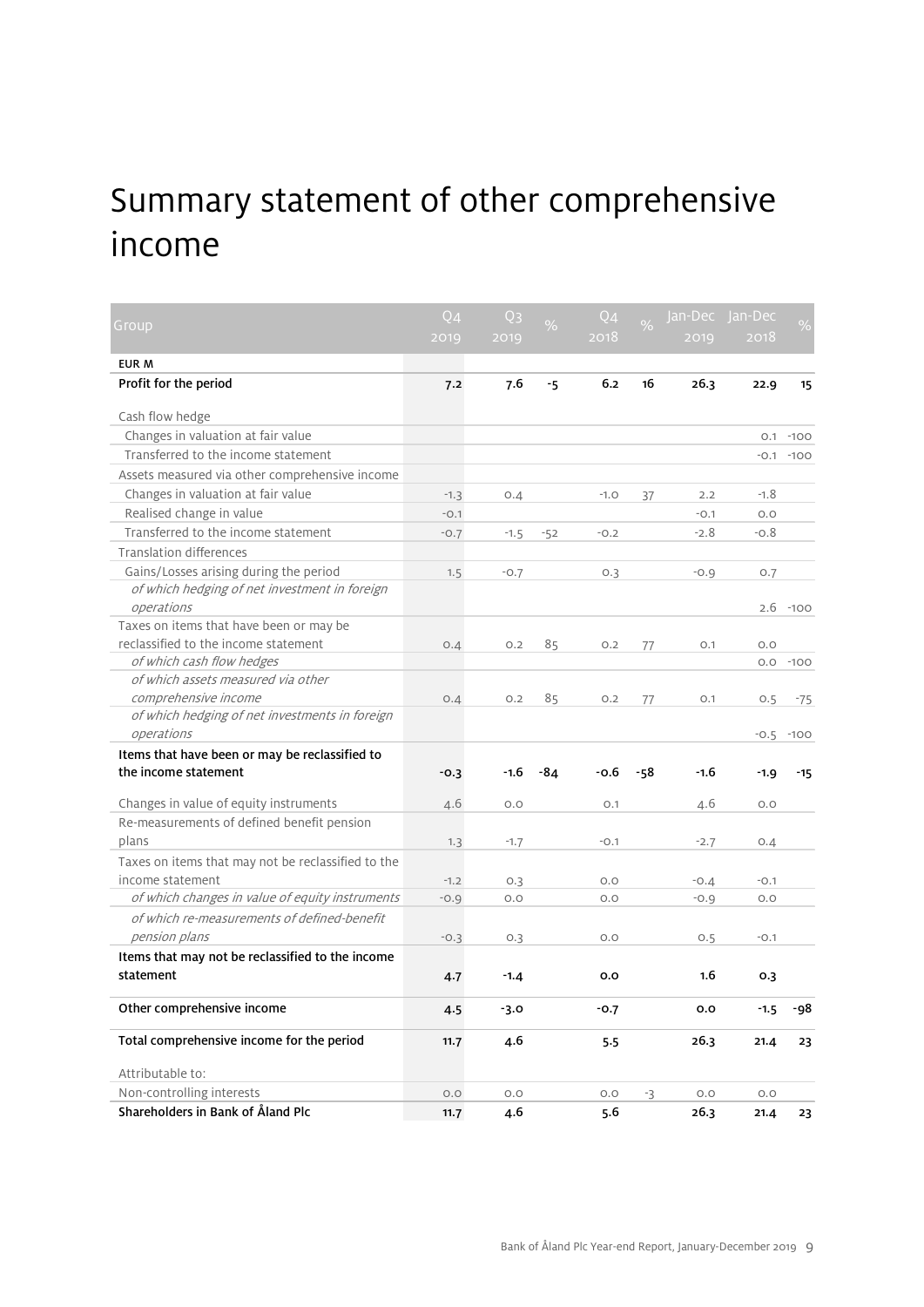# Income statement by quarter

|                                                | Q <sub>4</sub> | Q <sub>3</sub> | O <sub>2</sub> | Q <sub>1</sub> | Q <sub>4</sub> |
|------------------------------------------------|----------------|----------------|----------------|----------------|----------------|
| Group                                          | 2019           | 2019           | 2019           | 2019           | 2018           |
| <b>EUR M</b>                                   |                |                |                |                |                |
| Net interest income                            | 14.0           | 13.3           | 13.4           | 13.2           | 13.3           |
| Net commission income                          | 16.3           | 13.8           | 13.8           | 14.1           | 13.9           |
| Net income from financial items at fair value  | 1.1            | 1.6            | 0.8            | O.4            | O.2            |
| IT income                                      | 4.8            | 4.0            | 4.1            | 4.5            | 4.4            |
| Other operating income                         | O.2            | O.1            | O.2            | O.1            | 0.4            |
| <b>Total income</b>                            | 36.4           | 32.9           | 32.3           | 32.3           | 32.3           |
|                                                |                |                |                |                |                |
| Staff costs                                    | $-14.6$        | $-13.4$        | $-14.5$        | $-14.5$        | $-14.3$        |
| Other expenses                                 | $-7.6$         | $-6.3$         | $-6.0$         | $-8.7$         | $-8.5$         |
| Depreciation/amortisation                      | $-3.3$         | $-2.9$         | $-2.8$         | $-2.8$         | $-1.8$         |
| <b>Total expenses</b>                          | $-25.5$        | $-22.5$        | $-23.4$        | $-26.0$        | $-24.6$        |
| Profit before impairment losses                | 10.9           | 10.4           | 8.9            | 6.2            | 7.7            |
| Net impairment losses on financial assets, net | $-1.8$         | $-0.8$         | $-0.2$         | $-0.4$         | O.1            |
| Net operating profit                           | 9.1            | 9.5            | 8.7            | 5.8            | 7.7            |
| Income taxes                                   | $-1.9$         | $-1.9$         | $-1.8$         | $-1.2$         | $-1.5$         |
| Profit for the period                          | 7.2            | 7.6            | 6.9            | 4.6            | 6.2            |
| Attributable to:                               |                |                |                |                |                |
| Non-controlling interests                      | O.O            | O.O            | O.O            | O.O            | O.O            |
| Shareholders in Bank of Åland Plc              | 7.2            | 7.6            | 6.9            | 4.6            | 6.2            |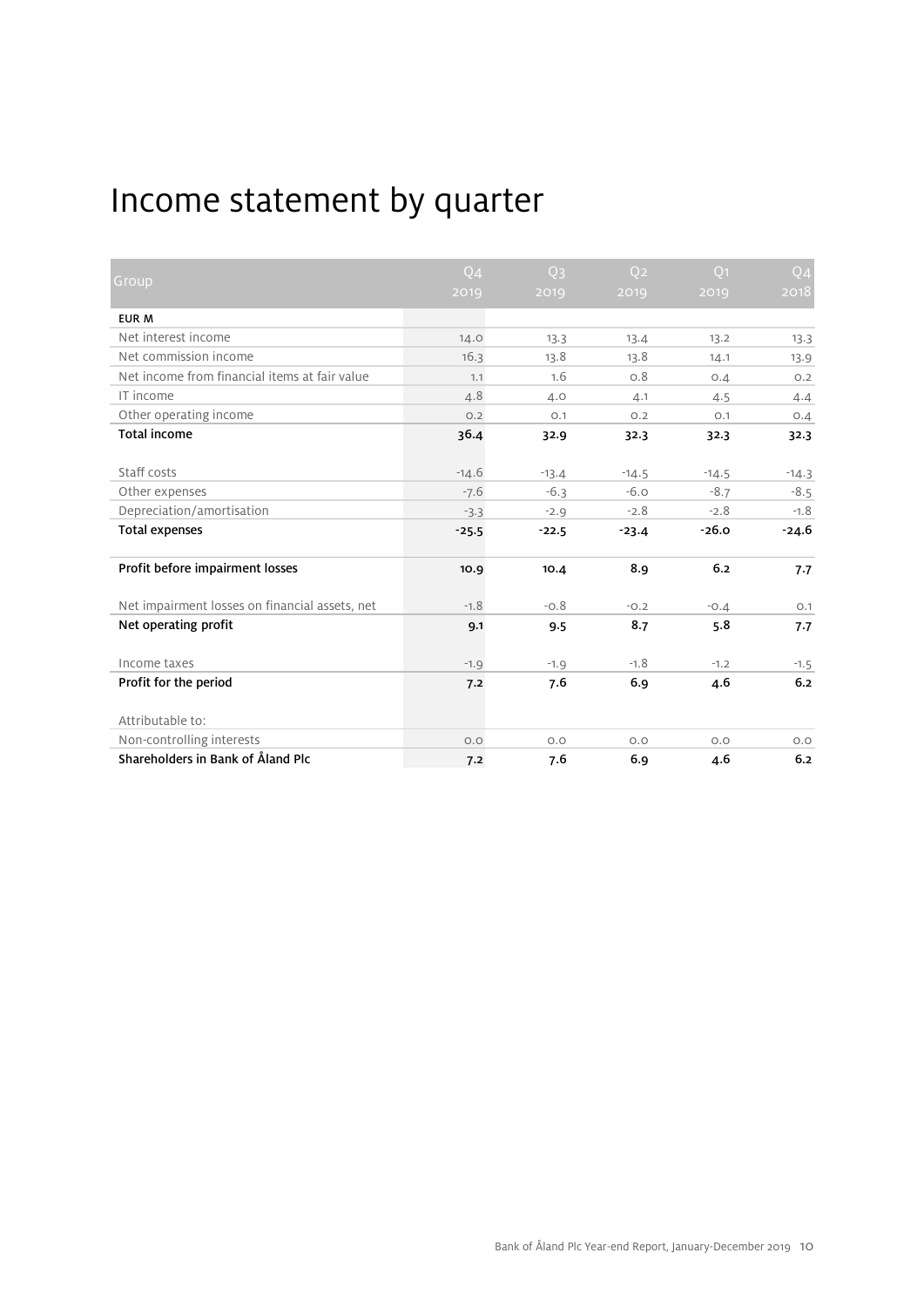# Summary balance sheet

| Group                                                 | <b>Note</b> | Dec 31, 2019   | Dec 31, 2018   | $\frac{9}{6}$  |
|-------------------------------------------------------|-------------|----------------|----------------|----------------|
| EUR M                                                 |             |                |                |                |
| Assets                                                |             |                |                |                |
| Cash and balances with central banks                  |             | 490            | 507            | $-3$           |
| Debt securities eligible for refinancing with         |             |                |                |                |
| central banks                                         |             | 789            | 815            | -3             |
| Lending to credit institutions                        |             | 66             | 80             | $-18$          |
| Lending to the public and public sector entities      | 11, 12      | 4,110          | 4,022          | $\overline{2}$ |
| Shares and participations                             |             | $\mathcal{G}$  | 3              |                |
| Participations in associated companies                |             | $\circ$        | $\circ$        | 92             |
| Derivative instruments                                | 15          | 21             | 15             | 38             |
| Intangible assets                                     |             | 25             | 22             | 17             |
| Tangible assets                                       | 3           | 32             | 22             | 44             |
| Investment properties                                 |             | $\circ$        | $\circ$        | $\overline{4}$ |
| Current tax assets                                    |             | $\circ$        | $\mathbf{1}$   | $-88$          |
| Deferred tax assets                                   |             | 5              | 5              | -6             |
| Other assets                                          |             | 37             | 44             | $-16$          |
| Accrued income and prepayments                        |             | 22             | 21             | $\mathbf{1}$   |
| <b>Total assets</b>                                   |             | 5,607          | 5,558          | $\mathbf{1}$   |
| Liabilities                                           |             |                |                |                |
| Liabilities to credit institutions                    |             | 210            | 250            | $-16$          |
| Liabilities to the public and public sector entities  | 13          | 3,368          | 3,304          | $\overline{2}$ |
| Debt securities issued                                | 13, 14      | 1,604          | 1,588          | $\mathbf{1}$   |
| Derivative instruments                                | 15          | 12             | 8              | 49             |
| Current tax liabilities                               |             | 3              | $\overline{2}$ | 39             |
| Deferred tax liabilities                              |             | 31             | 28             | 11             |
| Other liabilities                                     | 3           | 50             | 57             | $-12$          |
| Provisions                                            |             | $\circ$        | $\circ$        | $-80$          |
| Accrued expenses and prepaid income                   |             | 35             | 31             | 12             |
| Subordinated liabilities                              | 13          | 36             | 47             | $-23$          |
| <b>Total liabilities</b>                              |             | 5,349          | 5,315          | $\mathbf{1}$   |
| Equity capital and non-controlling interests          |             |                |                |                |
| Share capital                                         |             | 42             | 42             | $\circ$        |
| Share premium account                                 |             | 33             | 33             |                |
| Reserve fund                                          |             | 25             | 25             |                |
| Fair value reserve                                    |             | $\overline{2}$ | $-1$           |                |
| Unrestricted equity capital fund                      |             | 27             | 27             | $\mathbf{1}$   |
| Retained earnings                                     |             | 129            | 116            | 12             |
| Shareholders' portion of equity capital               |             | 258            | 242            | $\overline{7}$ |
| Non-controlling interests ' portion of equity capital |             | $\circ$        | $\circ$        | -6             |
| Total equity capital                                  |             | 258            | 242            | $\overline{7}$ |
| Total liabilities and equity capital                  |             | 5,607          | 5,558          | $\mathbf{1}$   |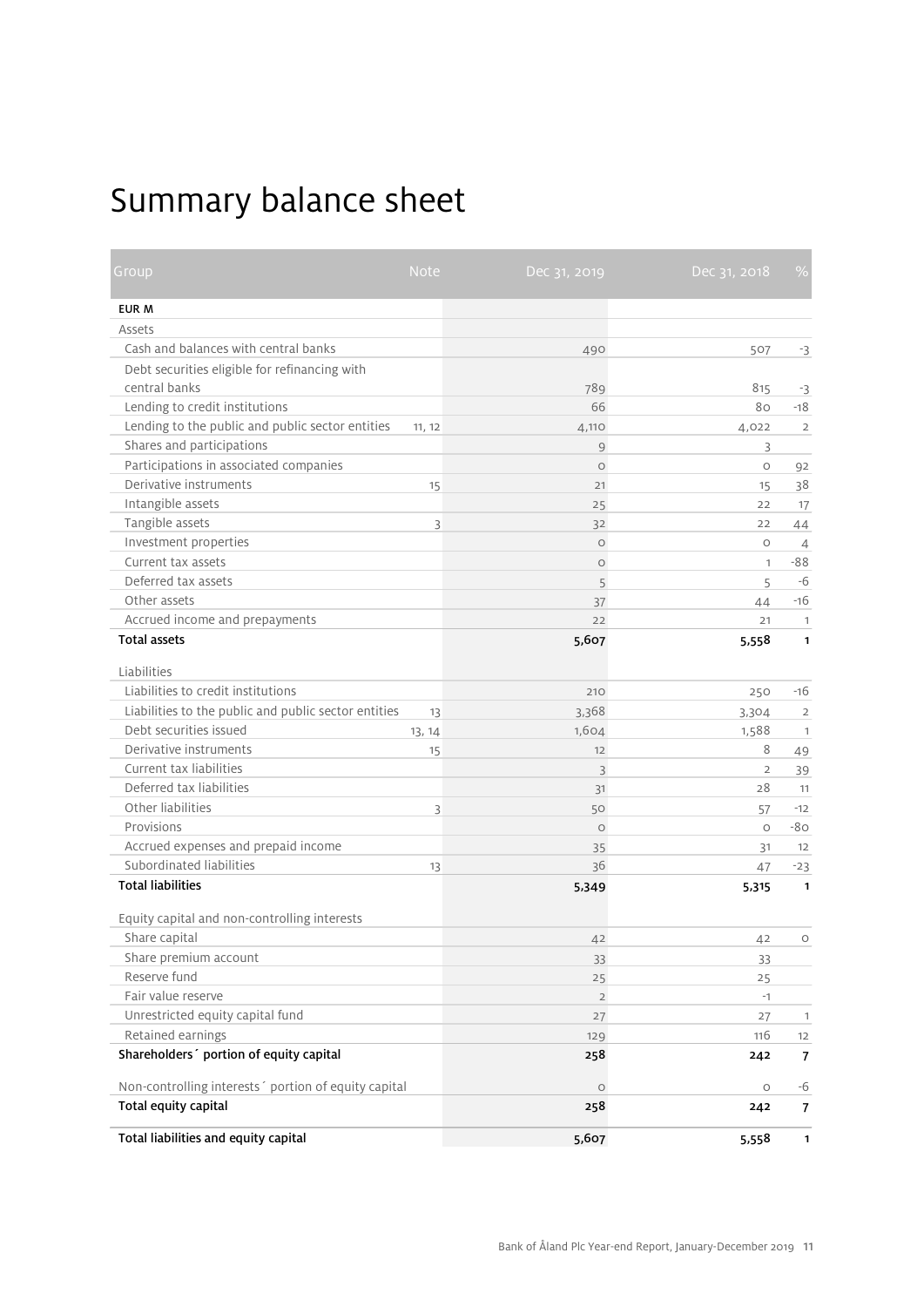# Statement of changes in equity capital

| <b>EUR M</b>                                               | capital | Share<br>Share premium<br>account | fund | Reserve Hedging<br>reserve | Fair   | value Translation | Unrestricted<br>equity<br>reserve differance capital fund | Retained | Shareholders'<br>portion of<br>earnings equity capital | Non-<br>controlling<br>interests'<br>portion of<br>equity<br>capital | Total   |
|------------------------------------------------------------|---------|-----------------------------------|------|----------------------------|--------|-------------------|-----------------------------------------------------------|----------|--------------------------------------------------------|----------------------------------------------------------------------|---------|
| Equity capital, Dec 31, 2017<br>Adjustment for application | 41.9    | 32.7                              | 25.1 | 0.0                        | 1.8    | $-0.6$            | 26.9                                                      | 105.7    | 233.6                                                  | 0.0                                                                  | 233.6   |
| of IFRS 9                                                  |         |                                   |      |                            | O.1    |                   |                                                           | $-3.2$   | $-3.1$                                                 |                                                                      | $-3.1$  |
| Equity capital, Jan 1, 2018                                | 41.9    | 32.7                              | 25.1 | 0.0                        | 1.9    | $-0.6$            | 26.9                                                      | 102.5    | 230.5                                                  | 0.0                                                                  | 230.5   |
| Profit for the period                                      |         |                                   |      |                            |        |                   |                                                           | 22.9     | 22.9                                                   | O.O                                                                  | 22.9    |
| Other comprehensive                                        |         |                                   |      |                            |        |                   |                                                           |          |                                                        |                                                                      |         |
| income                                                     |         |                                   |      | O.O                        | $-2.1$ | O.2               |                                                           | 0.3      | $-1.5$                                                 |                                                                      | $-1.5$  |
| Transactions with the                                      |         |                                   |      |                            |        |                   |                                                           |          |                                                        |                                                                      |         |
| Group's owners                                             |         |                                   |      |                            |        |                   |                                                           |          |                                                        |                                                                      |         |
| Dividends paid                                             |         |                                   |      |                            |        |                   |                                                           | $-10.0$  | $-10.0$                                                |                                                                      | $-10.0$ |
| Incentive programme                                        | O.O     |                                   |      |                            |        |                   | O.1                                                       | O.O      | O.2                                                    |                                                                      | O.2     |
| Share savings programme                                    |         |                                   |      |                            |        |                   |                                                           | 0.3      | O.3                                                    |                                                                      | O.3     |
| Equity capital, Dec 31, 2018                               | 42.0    | 32.7                              | 25.1 |                            | $-0.1$ | $-0.4$            | 27.1                                                      | 116.0    | 242.4                                                  | 0.0                                                                  | 242.4   |
| Profit for the period                                      |         |                                   |      |                            |        |                   |                                                           | 26.3     | 26.3                                                   | O.O                                                                  | 26.3    |
| Other comprehensive                                        |         |                                   |      |                            |        |                   |                                                           |          |                                                        |                                                                      |         |
| income                                                     |         |                                   |      |                            | 3.2    | $-0.9$            |                                                           | $-2.3$   | O.O                                                    |                                                                      | O.O     |
| Transactions with the                                      |         |                                   |      |                            |        |                   |                                                           |          |                                                        |                                                                      |         |
| Group's owners                                             |         |                                   |      |                            |        |                   |                                                           |          |                                                        |                                                                      |         |
| Dividends paid                                             |         |                                   |      |                            |        |                   |                                                           | $-10.9$  | $-10.9$                                                |                                                                      | $-10.9$ |
| Incentive programme                                        | O.1     |                                   |      |                            |        |                   | O.3                                                       | O.O      | O.A                                                    |                                                                      | O.A     |
| Share savings programme                                    |         |                                   |      |                            |        |                   |                                                           | O.2      | O.2                                                    |                                                                      | O.2     |
| Equity capital, Dec 31, 2019                               | 42.0    | 32.7                              | 25.1 |                            | 3.1    | $-1.3$            | 27.4                                                      | 129.3    | 258.3                                                  | 0.0                                                                  | 258.4   |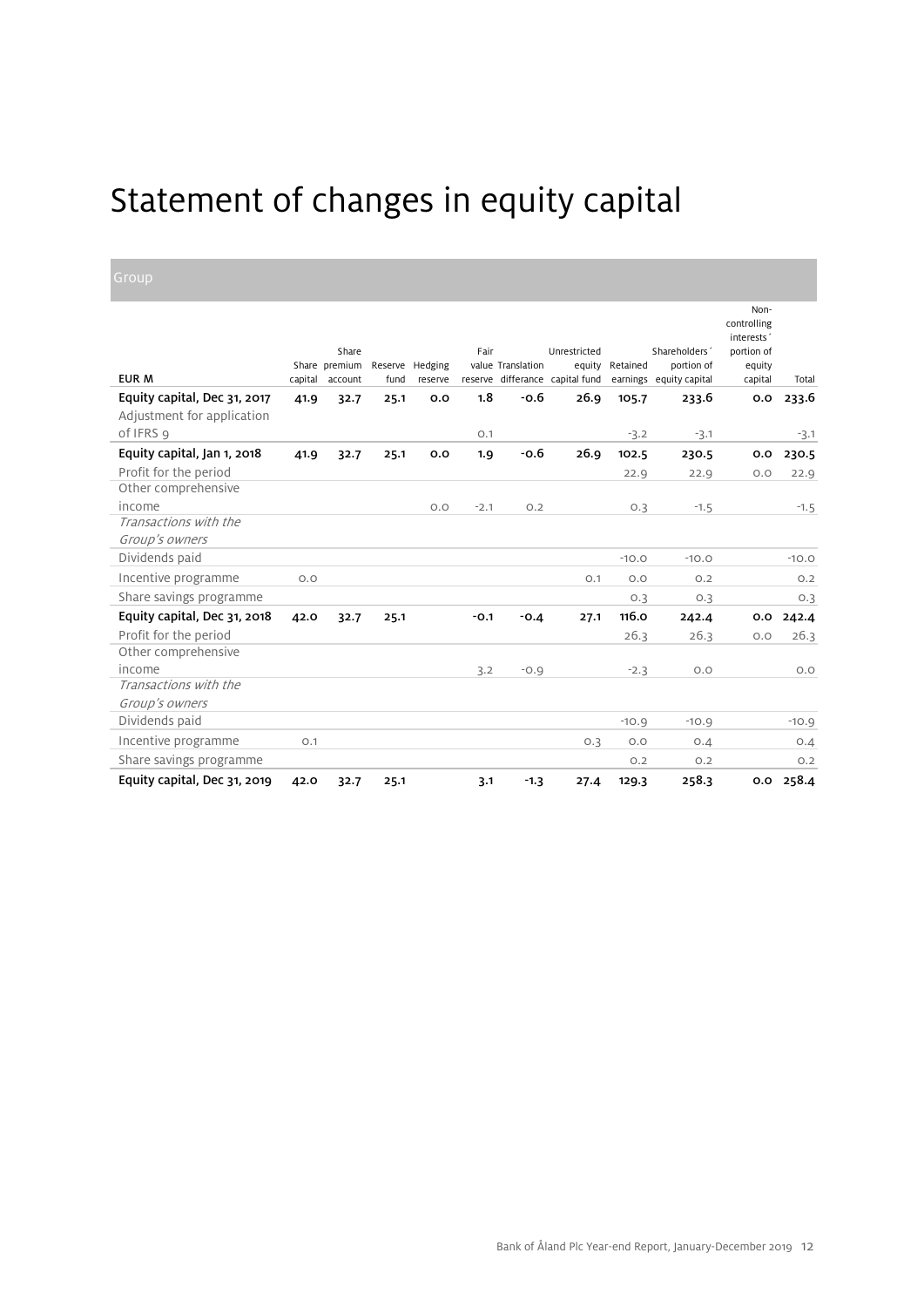# Summary cash flow statement

| Group                                                             | an-Dec 2019        | Jan-Dec 2018        |
|-------------------------------------------------------------------|--------------------|---------------------|
| EUR M                                                             |                    |                     |
| Cash flow from operating activities                               |                    |                     |
| Net operating profit                                              | 33.2               | 29.0                |
| Adjustment for net operating profit items not affecting cash flow | 22.7               | 12.6                |
| Gains/losses from investing activities                            | $-0.1$             | $-0.1$              |
| Income taxes paid                                                 | $-2.1$             | $-1.1$              |
| Changes in assets and liabilities in operating activities         | $-88.7$<br>$-35.0$ | $-84.0$<br>$-124.4$ |
| Cash flow from investing activities                               | $-12.8$            | $-11.9$             |
| Cash flow from financing activities                               | 4.9                | 54.3                |
| Exchange rate differences in cash and cash equivalents            | $-2.4$             | $-3.7$              |
| Change in cash and cash equivalents                               | $-45.3$            | $-45.3$             |
| Cash and cash equivalents at beginning of period                  | 541.0              | 586.4               |
| Cash and cash equivalents at end of period                        | 495.7              | 541.0               |
| Change in cash and cash equivalents                               | $-45.3$            | $-45.3$             |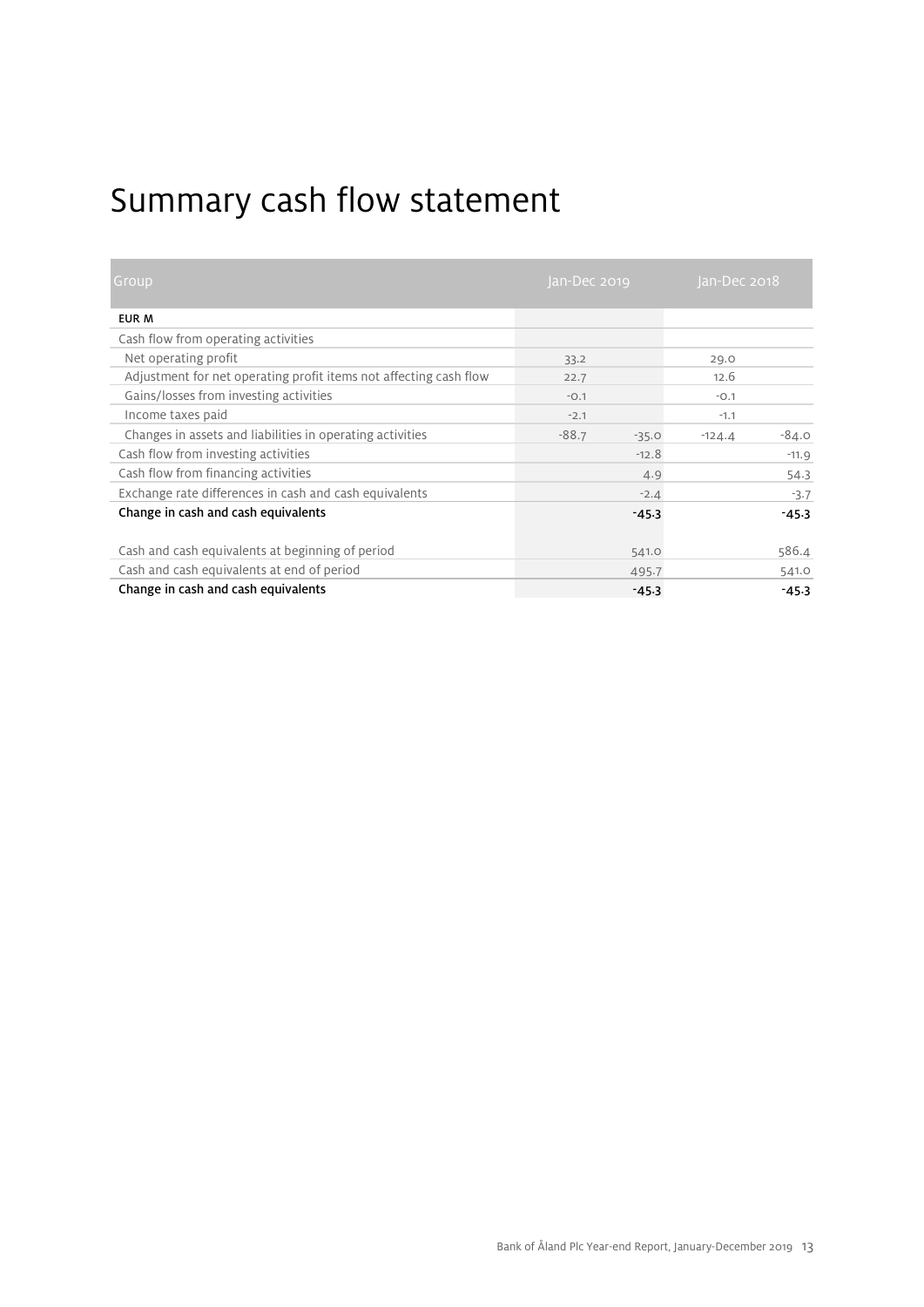# Notes to the consolidated Interim Report

### 1. Corporate information

The Bank of Åland Plc (Ålandsbanken Abp) is a Finnish public limited company with its Head Office in Mariehamn. It is a commercial bank with a total of 11 offices in the Åland Islands, elsewhere in Finland and in Sweden. Through its subsidiary Crosskey Banking Solutions Ab Ltd, the Bank of Åland Group is also a supplier of modern banking computer systems for small and medium sized banks.

The Head Office of the Parent Company has the following address: Bank of Åland Plc Nygatan 2 AX-22100 Mariehamn, Åland, Finland

The shares of the Bank of Åland Plc are traded on the Nasdaq Helsinki Oy (Helsinki Stock Exchange).

The Year-end Report for the period January 1–December 31, 2019 was approved by the Board of Directors on February 6, 2020.

### 2. Basis for preparation of the Year-end Report and essential accounting principles

### BASIS FOR PREPARATION OF THE YEAR-END REPORT

This Year-end Report for the period January 1–December 31, 2019 has been prepared in compliance with the International Financial Reporting Standards (IFRSs) and International Accounting Standard IAS 34, "Interim Financial Reporting", which have been adopted by the European Union.

The Year-end Report does not contain all information and notes required in annual financial statements and should be read together with the consolidated financial statements for the year ending December 31, 2018.

Tables show correct rounded-off figures on each line, but this does not mean that rounded-off figures add up to the correct total. In cases where rounded-off figures add up to zero, they are shown as "0" in the tables, while a lack of figures is shown as an empty space.

### ESSENTIAL ACCOUNTING PRINCIPLES

The essential accounting principles that have been used in preparing this Year-end Report are the same as those used in preparing the financial statements for the year ending December 31, 2018, except for the application of IFRS 16, "Leases", which is being applied going forward starting on January 1, 2019 and went into service during the first quarter of 2019.

IFRS 16, "Leases" replaces the IAS 17 standard and related interpretations. IFRS 16 removes the requirement that lessees must distinguish between finance and operational leases and requires lessees to report a "right-of-use" asset and a lease liability for most leases in the balance sheet. In the income statement, rent expenses are replaced by depreciation of the assets and interest expenses for the lease liability.

This accounting model resembles the previous treatment of finance leases according to IAS 17. The Bank of Åland has chosen to apply the exemption found in IFRS 16, under which leases running for 12 months or less or leases of low-value assets will be recognised as expenses in the income statement. The lessor's accounting is essentially equivalent to the previous treatment according to IAS 17.

Due to the introduction of IFRS 16, tangible assets related to rightof-use increased by EUR 14 M and the risk exposure amount increased by the equivalent amount. For an account of the transitional effects, see Note 3. The Bank of Åland is applying the

modified retrospective approach. No comparative figures have been restated.

The most significant effect of IFRS 16 is that the Bank of Åland is reporting new assets and liabilities for its operational leases related to banking and office premises. Lease liabilities are initially being calculated upon the transition to the present value of future lease payments discounted using the incremental borrowing rate on the introductory date of January 1, 2019. Right-of-use assets are initially being recognised at an amount equal to the lease liability.

In accordance with the prevailing regulator-based reporting interpretations, and in line with other Finnish banks, starting in 2019 the Bank of Åland has chosen to recognise the entire annual cost of the stability fee in the first quarter, when responsibility for the fee arises, instead of a straight-line accrual of this cost over the four quarters of the year. The Bank of Åland's earnings will thus show greater seasonal variations, with weaker first quarter earnings. Historical periods have been restated.

The Bank of Åland is changing its reporting of foreign exchange commissions connected to customers' payments and securities trading. The Bank of Åland has previously reported these under net income from financial items, but starting in 2019 it will report them as payment intermediation commissions and securities brokerage commissions under net commission income. Historical periods have been restated.

For further information, see the Stock Exchange Release that was published on April 23, 2019.

### ESTIMATES AND JUDGEMENTS

Preparation of this Year-end Report in compliance with IFRSs requires the Company's Executive Team to make assessments, estimates and assumptions that affect the application of accounting principles and the recognised amounts of assets and liabilities, income and expenses as well as disclosures about commitments. Although these estimates are based on the best knowledge of the Executive Team on current events and measures, the actual outcome may diverge from the estimates.

The substantial accounting assessments that have been made when applying the Group's accounting principles are primarily related to the application of the new impairment model and accounting of financial instruments. As for recognition of leases, estimates have been made in establishing the lease period and the choice of discount rate.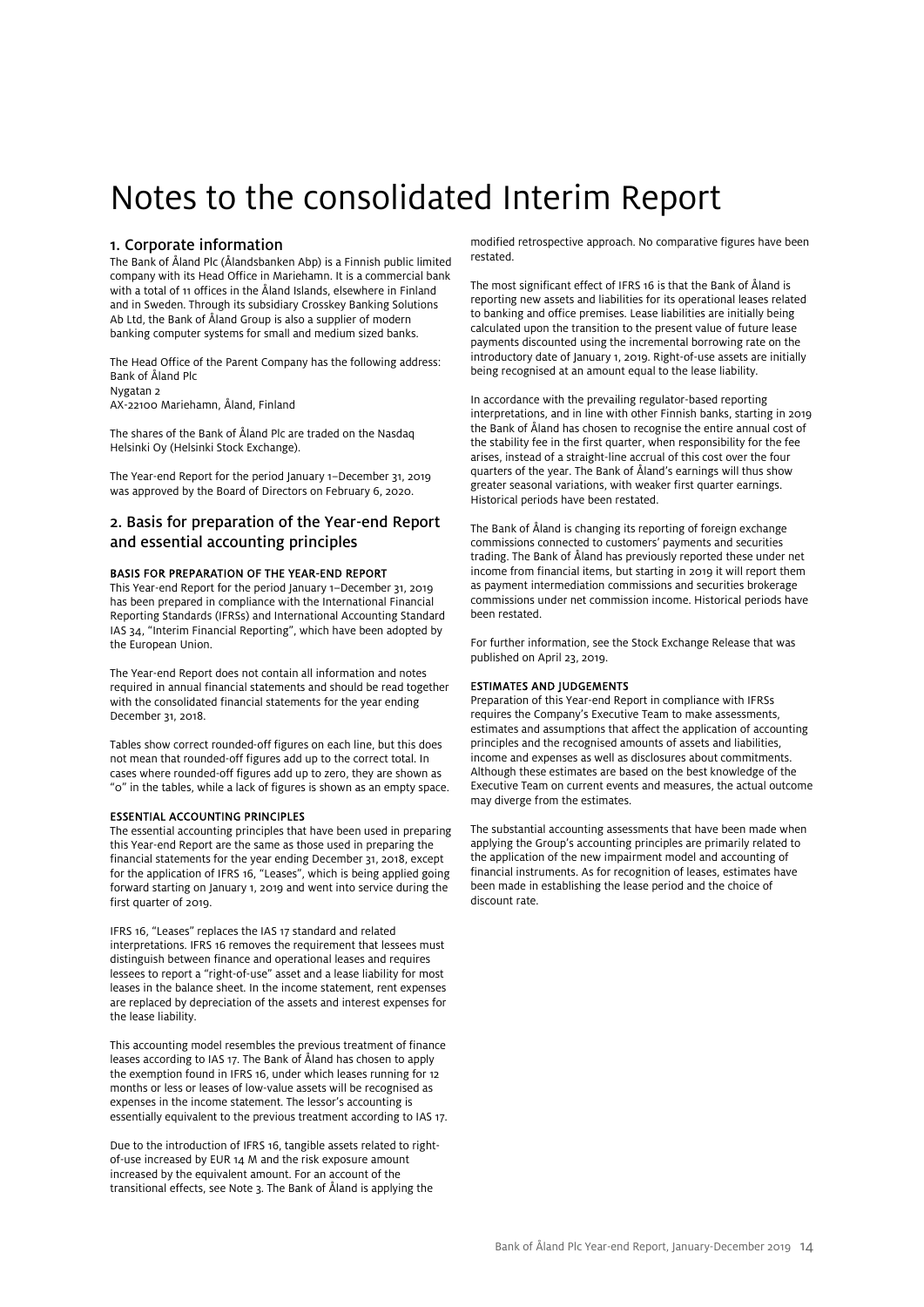### 3. Transition to IFRS 16

Effects on assets and liabilities in connection with the transition to IFRS 16.

| Group                     | Dec 31, 2018 | Restatement to<br>IFRS 16 | Jan 1, 2019 |
|---------------------------|--------------|---------------------------|-------------|
| EUR M                     |              |                           |             |
| Assets                    |              |                           |             |
| Tangible assets           | 22           | 14                        | 37          |
| Total effect, assets      | 22           | 14                        | 37          |
| Liabilities               |              |                           |             |
| Miscellaneous liabilities | 57           | 14                        | 71          |
| Total effect, liabilities | 57           | 14                        | 71          |

In the balance sheet, recognised amounts related to leases are allocated as follows:

|                     | Jan 1, 2019 |
|---------------------|-------------|
| Right-of-use assets |             |
| Properties          | 13.8        |
| Other assets        | O.5         |
| Total               | 14.3        |
|                     |             |
| Lease liabilities   |             |
| Other liabilities   | 14.3        |

Total 14.3

Reconciliation between disclosure of operating leases according to IAS 17 and recognised lease liability according to IFRS 16.

| Operating lease obligation on December 31, 2018         | 7.0    |
|---------------------------------------------------------|--------|
| Effect of discounting by the incremental borrowing rate | $-0.8$ |
| Finance lease liabilities on December 31, 2018          | 1.5    |
| Utilisation of extension and termination options        | 8.4    |
| Exemptions:                                             |        |
| - Short-term leases                                     | $-0.2$ |
| - Low asset-value leases                                | O.O    |
| Recognised lease liability in opening balance sheet,    |        |
| January 1, 2019                                         | 15.9   |

When transitioning to IFRS 16, the Bank of Åland recognised an additional EUR 14,336 K in right-of-use assets, bringing its lease liability to EUR 15,876 K on January 1, 2019. Lease liabilities are initially being calculated upon the transition to the present value of future lease payments, discounted using the incremental borrowing rate on the introductory date of January 1, 2019. The weighted average rate being used is about 3 per cent.

When transitioning to IFRS 16, the Bank of Åland chose to apply relief rules for previous operating leases. Right-of-use assets and lease liabilities have not been recognised for leases for which the lease term ends within 12 months or earlier after the transition date (short-term leases), and initial direct costs have been excluded from measurement of the right-of-use asset on the initial date of application. In addition, subsequent estimates have been made when determining the lease term if the lease contains options to extend or terminate the lease.

Furthermore, the lease liability for a lease previously classified as a financial lease has been recognised at the same amount as at the end of 2018.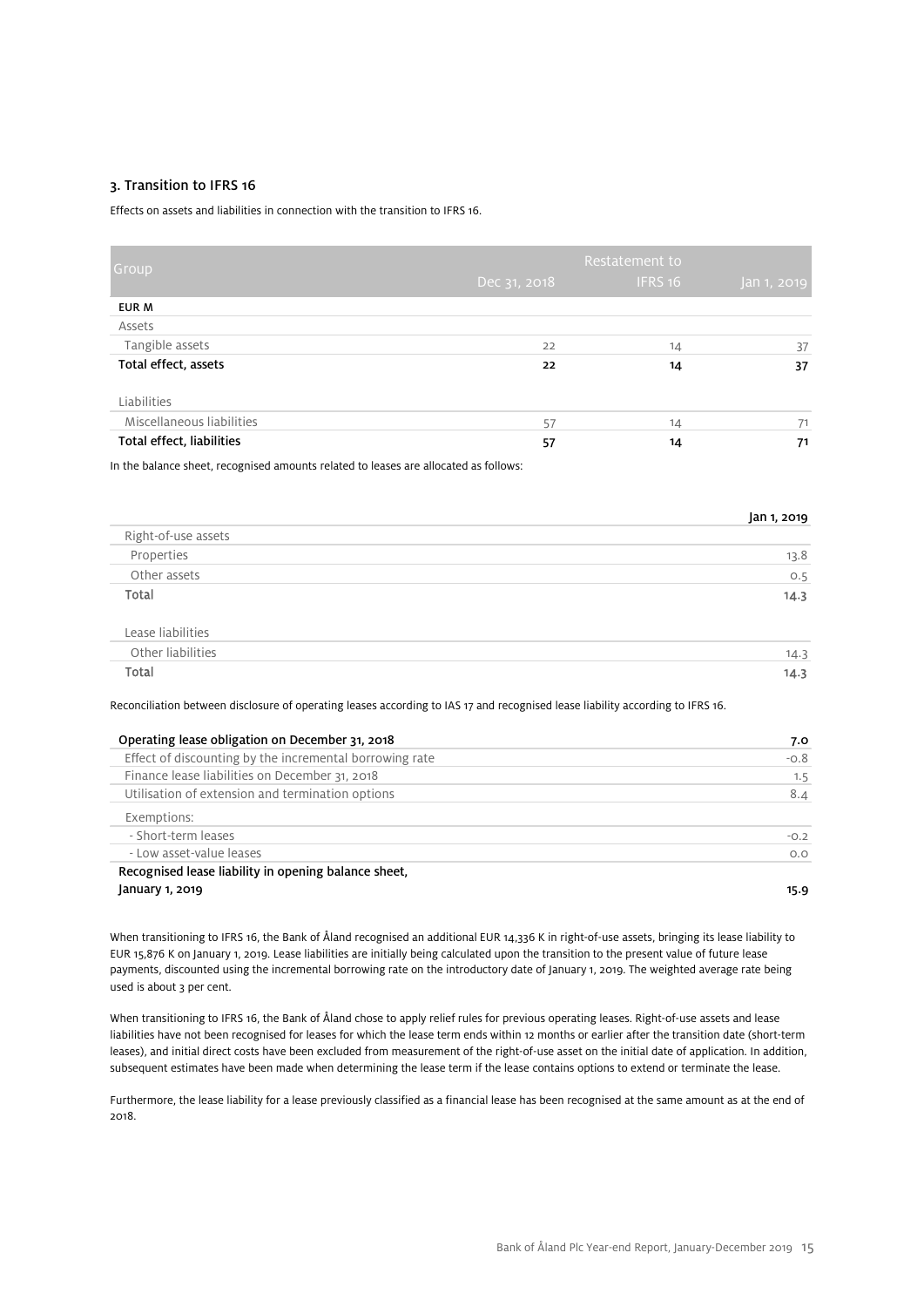### 4. Segment report

The Bank of Åland Group reports operating segments in compliance with IFRS 8, which means that operating segments reflect the information that the Group's Executive Team receives.

"Private Banking" encompasses Private Banking operations in Åland, on the Finnish mainland, in Sweden and Asset Management (Ålandsbanken Fondbolag Ab, Ålandsbanken Fonder Ab and Ålandsbanken Fonder II Ab). "Premium Banking" encompasses operations in all customer segments excluding private banking in Åland, on the Finnish mainland, in Sweden and Asset Management. "IT" encompasses the subsidiary Crosskey Banking Solutions Ab Ltd including Model IT Oy and S-Crosskey Ab. "Corporate and Other" encompasses all central corporate units in the Group including Treasury and external partner collaborations. Until August, the subsidiary Ab Compass Card Oy Ltd was part of "Corporate and Other". Starting in September, when Ab Compass Card Oy Ltd was merged with the parent company, the Bank of Åland's card business is included in Private Banking and Premium Banking, while card business with external partner collaborations is included in "Corporate and Other".

For further information concerning new accounting principles for segment reporting, see the Stock Exchange Release that was published on April 23, 2019.

| Group                                |                |                | Jan-Dec 2019 |           |              |              |
|--------------------------------------|----------------|----------------|--------------|-----------|--------------|--------------|
|                                      | Private        | Premium        |              | Corporate |              |              |
| EUR M                                | <b>Banking</b> | <b>Banking</b> | IT           | and Other | Eliminations | <b>Total</b> |
| Net interest income                  | 23.6           | 26.3           | O.O          | 4.0       | O.O          | 53.9         |
| Net commission income                | 41.9           | 12.9           | $-0.1$       | 2.8       | O.5          | 58.0         |
| Net income from financial items at   |                |                |              |           |              |              |
| fair value                           | O.O            | O.1            | O.O          | 3.8       | O.O          | 3.9          |
| IT income                            |                |                | 33.3         | O.1       | $-15.9$      | 17.5         |
| Other income                         | O.1            | O.O            | 0.9          | O.9       | $-1.3$       | 0.7          |
| <b>Total income</b>                  | 65.7           | 39.3           | 34.1         | 11.6      | $-16.8$      | 133.9        |
| Staff costs                          | $-14.8$        | $-6.3$         | $-17.0$      | $-18.9$   | O.O          | $-57.0$      |
| Other expenses                       | $-8.3$         | $-4.7$         | $-11.6$      | $-18.1$   | 14.0         | $-28.7$      |
| Depreciation/amortisation            | $-0.9$         | $-0.3$         | $-2.6$       | $-10.4$   | 2.4          | $-11.8$      |
| Internal allocation of expenses      | $-20.7$        | $-18.4$        |              | 39.1      |              | O.O          |
| <b>Total expenses</b>                | $-44.7$        | $-29.7$        | $-31.3$      | -8.3      | 16.4         | $-97.5$      |
| Profit before impairment losses      | 21.0           | 9.6            | 2.9          | 3.3       | $-0.4$       | 36.4         |
| Net impairment losses on financial   |                |                |              |           |              |              |
| assets, net                          | O.O            | $-3.0$         |              | $-0.3$    | O.O          | $-3.2$       |
| Net operating profit                 | 21.1           | 6.6            | 2.9          | 3.0       | $-0.4$       | 33.2         |
| Income taxes                         | $-4.3$         | $-1.4$         | $-0.6$       | $-0.6$    |              | $-6.9$       |
| Profit for the period attributable   |                |                |              |           |              |              |
| to shareholders in Bank of Åland Plc | 16.7           | 5.3            | 2.3          | 2.4       | $-0.4$       | 26.3         |
| <b>Business volume</b>               |                |                |              |           |              |              |
| Receivables from the public and      |                |                |              |           |              |              |
| public sector                        | 1,876          | 2,221          |              | 14        | $\circ$      | 4,110        |
| Deposits from the public and public  |                |                |              |           |              |              |
| sector                               | 1,710          | 1,621          |              | 51        | $-14$        | 3,368        |
| Actively managed assets              | 5,922          | 417            |              | 3         |              | 6,343        |
| Risk exposure amount                 | 704            | 604            | 36           | 239       |              | 1,583        |
| Equity capital                       | 103            | 83             | 21           | 51        |              | 258          |
| Financial ratios etc.                |                |                |              |           |              |              |
| Return on equity after taxes,        |                |                |              |           |              |              |
| $%$ (ROE)                            | 17.4           | 6.0            | 16.7         | 5.0       |              | 10.7         |
| Expense/income ratio                 | 0.68           | 0.76           | 0.92         | 0.71      |              | 0.73         |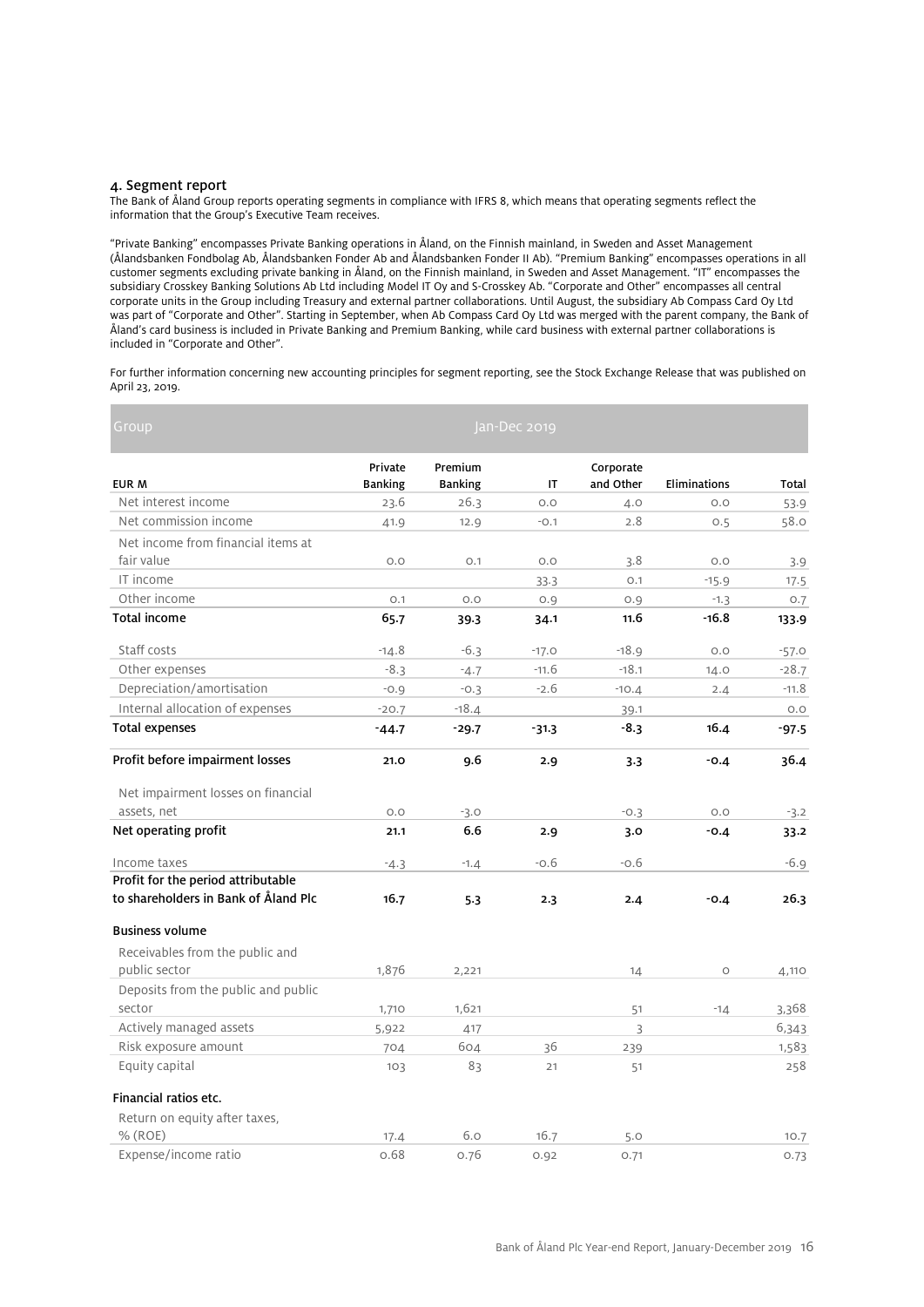| Group                                |                |                | Jan-Dec 2018 |              |                     |         |
|--------------------------------------|----------------|----------------|--------------|--------------|---------------------|---------|
|                                      | Private        | Premium        |              | Corporate    |                     |         |
| <b>EUR M</b>                         | <b>Banking</b> | <b>Banking</b> | IT           | and Other    | <b>Eliminations</b> | Total   |
| Net interest income                  | 24.6           | 26.4           | $-0.1$       | 3.6          | O.O                 | 54.5    |
| Net commission income                | 40.1           | 12.3           | $-0.1$       | 1.6          | O.2                 | 54.3    |
| Net income from financial items at   |                |                |              |              |                     |         |
| fair value                           | O.O            | O.O            | O.O          | 1.6          | O.O                 | 1.5     |
| IT income                            |                |                | 32.5         |              | $-16.1$             | 16.4    |
| Other income                         | 0.2            | O.2            | O.5          | 1.5          | $-1.4$              | 1.0     |
| <b>Total income</b>                  | 64.8           | 39.0           | 32.8         | 8.3          | $-17.3$             | 127.6   |
| Staff costs                          | $-15.3$        | $-6.5$         | $-16.1$      | $-19.1$      | O.O                 | $-57.1$ |
| Other expenses                       | $-8.4$         | $-4.7$         | $-11.7$      | $-23.1$      | 14.4                | $-33.4$ |
| Depreciation/amortisation            | $-0.3$         | $-0.4$         | $-3.1$       | $-5.4$       | 1.8                 | $-7.3$  |
| Internal allocation of expenses      | $-22.0$        | $-17.1$        |              | 39.1         |                     | O.O     |
| <b>Total expenses</b>                | $-46.0$        | $-28.7$        | $-30.9$      | $-8.4$       | 16.2                | -97.8   |
| Profit before impairment losses      | 18.9           | 10.2           | 1.9          | $-0.1$       | $-1.1$              | 29.8    |
| Net impairment losses on financial   |                |                |              |              |                     |         |
| assets, net                          | O.1            | $-0.4$         |              | $-0.6$       | O.O                 | $-0.8$  |
| Net operating profit                 | 19.0           | 9.9            | 1.9          | $-0.7$       | $-1.1$              | 29.0    |
| Income taxes                         | $-3.9$         | $-2.0$         | $-0.4$       | O.2          |                     | $-6.1$  |
| Profit for the period attributable   |                |                |              |              |                     |         |
| to shareholders in Bank of Åland Plc | 15.1           | 7.8            | 1.6          | $-0.5$       | $-1.1$              | 22.9    |
| <b>Business volume</b>               |                |                |              |              |                     |         |
| Receivables from the public and      |                |                |              |              |                     |         |
| public sector                        | 1,739          | 2,280          |              | 25           | $-22$               | 4,022   |
| Deposits from the public and public  |                |                |              |              |                     |         |
| sector                               | 1,730          | 1,551          |              | 45           | $-22$               | 3,304   |
| Actively managed assets              | 4,851          | 325            |              | $\mathbf{1}$ |                     | 5,177   |
| Risk exposure amount                 | 670            | 645            | 43           | 220          |                     | 1,578   |
| Equity capital                       | 82             | 91             | 14           | 55           |                     | 242     |
| Financial ratios etc.                |                |                |              |              |                     |         |
| Return on equity after taxes,        |                |                |              |              |                     |         |
| $%$ (ROE)                            | 17.9           | 8.7            | 12.2         | $-1.4$       |                     | 9.8     |
| Expense/income ratio                 | 0.71           | 0.74           | 0.94         | 1.02         |                     | 0.77    |

D

and the control of the control of the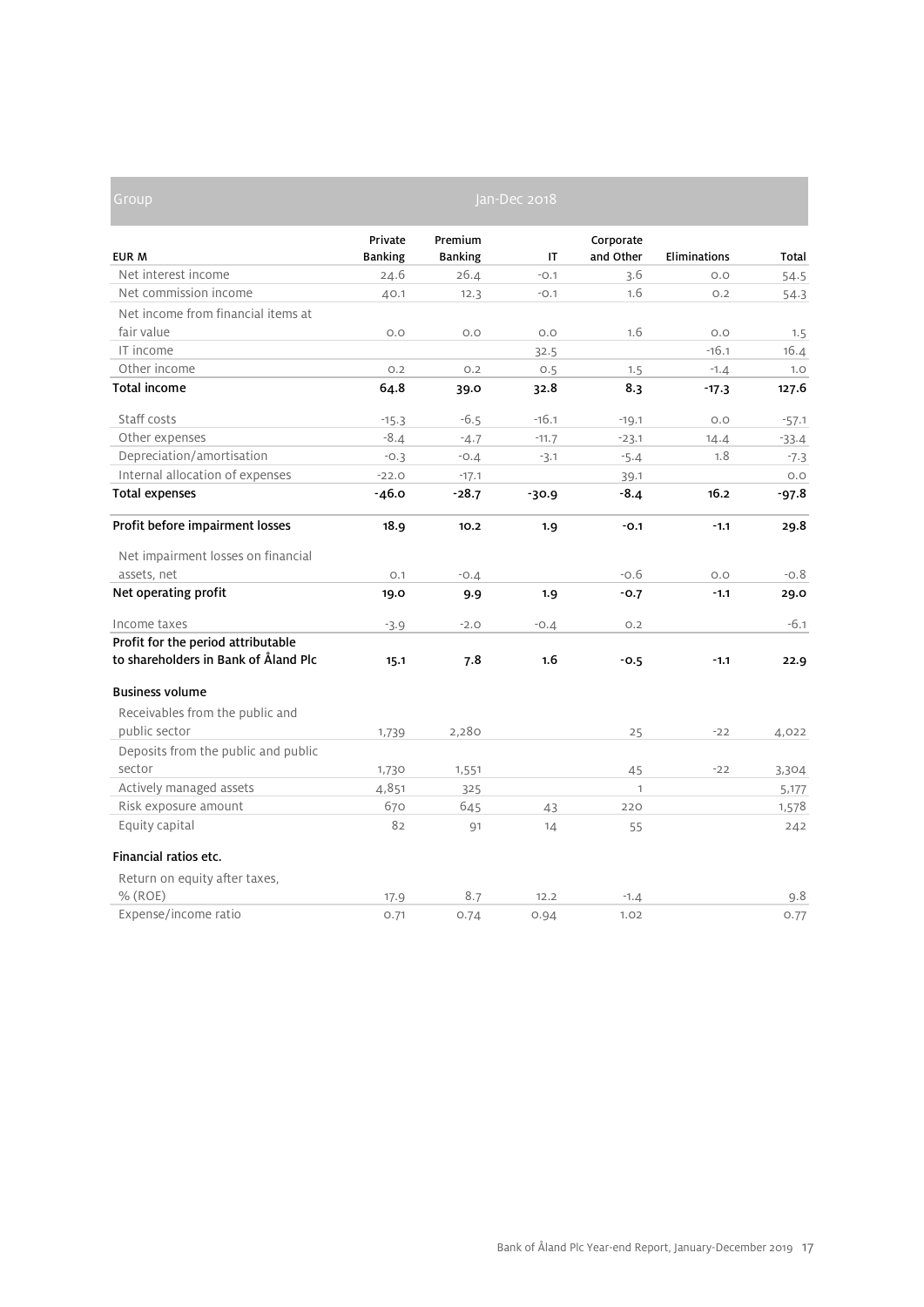### 5. Changes in Group structure

During the third quarter, the Bank of Åland's subsidiary Ab Compass Card Oy Ltd was merged with the parent company. Since September, the Swedish-based associated company IISÅ Holdco AB has been part of the Bank of Åland. The purpose of this holding is to establish a mortgage company in the Swedish market. During the fourth quarter, Crosskey acquired Model IT Oy (100%). The synergies that are expected through the merger are attributable to the company's technical know-how, and the acquisition is expected to supplement Crosskey's IT services and increase the Group's sales to customers in asset management with the IT platform OneFactor, as well as to the insurance sector with the cFrame system. The acquisition did not have, and would not have had, any important impact on Group income or earnings if the acquisition had occurred at the beginning of the year. In the fourth quarter, Åland Index Solutions AB was established as a joint venture together with the Swedish-based company Doconomy.

### 6. Net interest income

| Group                                          | $Q_4$  | Q <sub>3</sub> | $\frac{0}{0}$  | $Q_4$  | $\frac{0}{0}$  | lan-Dec | Jan-Dec | $\frac{1}{2}$ |
|------------------------------------------------|--------|----------------|----------------|--------|----------------|---------|---------|---------------|
|                                                | 2019   | 2019           |                | 2018   |                | 2019    | 2018    |               |
| <b>EUR M</b>                                   |        |                |                |        |                |         |         |               |
| Receivables from credit institutions and       |        |                |                |        |                |         |         |               |
| central banks                                  | O.O    | O.O            |                | $-0.2$ |                | $-0.1$  | $-0.9$  | $-84$         |
| of which negative interest                     | $-0.1$ | $-0.2$         | $-26$          | $-0.3$ | $-63$          | $-0.7$  | $-1.1$  | $-35$         |
| Receivables from the public and public sector  |        |                |                |        |                |         |         |               |
| entities                                       | 15.5   | 15.3           | 1              | 14.9   | $\overline{4}$ | 61.3    | 61.9    | $-1$          |
| of which negative interest                     | $-0.0$ | $-0.0$         | $-60$          | $-0.0$ |                | $-0.0$  | $-0.0$  |               |
| Debt securities                                | O.1    | O.1            | $-51$          | O.2    | $-59$          | о.6     | O.7     | $-19$         |
| of which negative interest                     | $-0.3$ | $-0.3$         | 11             | $-0.1$ | 95             | $-0.8$  | $-0.5$  | 51            |
| Derivatives                                    | 0.4    | O.2            | 87             | O.1    |                | 1.0     | 0.6     | 55            |
| Other interest income                          | O.O    | O.O            | 67             | O.O    |                | O.O     | O.O     |               |
| <b>Total interest income</b>                   | 16.0   | 15.6           | $\overline{2}$ | 15.0   | 6              | 62.7    | 62.3    | $\mathbf{1}$  |
| of which negative interest                     | $-0.4$ | $-0.4$         | $-4$           | $-0.5$ | $-18$          | $-1.6$  | $-1.7$  | $-11$         |
|                                                |        |                |                |        |                |         |         |               |
| Liabilities to credit institutions and central |        |                |                |        |                |         |         |               |
| banks                                          | $-0.1$ | $-0.1$         | 5              | $-0.1$ | 11             | $-0.5$  | $-0.5$  | $-1$          |
| of which negative interest                     | $-0.2$ | $-0.1$         | 3              | $-0.1$ | 3              | $-0.6$  | $-0.6$  | $\circ$       |
| Liabilities to the public                      | O.7    | 1.0            | $-24$          | O.6    | 18             | 3.4     | 3.3     | 5             |
| of which negative interest                     | $-0.1$ | $-0.0$         |                | $-0.1$ | $\overline{7}$ | $-0.3$  | $-0.4$  | $-25$         |
| Debt securities issued                         | 0.6    | 0.8            | $-29$          | O.7    | $-16$          | 3.3     | 2.8     | 19            |
| of which negative interest                     | $-0.4$ | $-0.2$         | Q <sub>1</sub> | $-0.1$ |                | $-0.8$  | $-0.5$  | 65            |
| Subordinated liabilities                       | O.3    | 0.3            | -8             | 0.3    | $-15$          | 1.3     | 1.2     | 5             |
| Derivatives                                    | O.4    | 0.3            | 44             | O.2    |                | 1.2     | 1.0     | 21            |
| Other interest expenses                        | O.O    | O.O            | 41             | O.O    |                | O.1     | O.1     |               |
| Total interest expenses                        | 1.9    | 2.3            | $-15$          | 1.7    | 12             | 8.8     | 7.8     | 13            |
| of which negative interest                     | $-0.7$ | $-0.4$         | 68             | $-0.4$ | 68             | $-1.7$  | $-1.4$  | 15            |
| Net interest income                            | 14.0   | 13.3           | 5              | 13.3   | 6              | 53.9    | 54.5    | $-1$          |
| Interest margin, per cent                      | 1.03   | 0.99           |                | 0.98   |                | 1.00    | 1.04    |               |
| Investment margin, per cent                    | 1.00   | 0.96           |                | 0.95   |                | 0.98    | 1.01    |               |

Interest from derivative instruments is recognised together with the item that they hedge within the framework of hedge accounting (fair value hedging and cash flow hedging).

Interest margin is interest on interest-bearing assets divided by the average balance of assets minus interest on interest-bearing liabilities divided by the average balance of liabilities. Average balance is calculated as the average of end-of-month figures for the period in question plus the opening balance for the period.

Investment margin is net interest income divided by the average balance sheet total.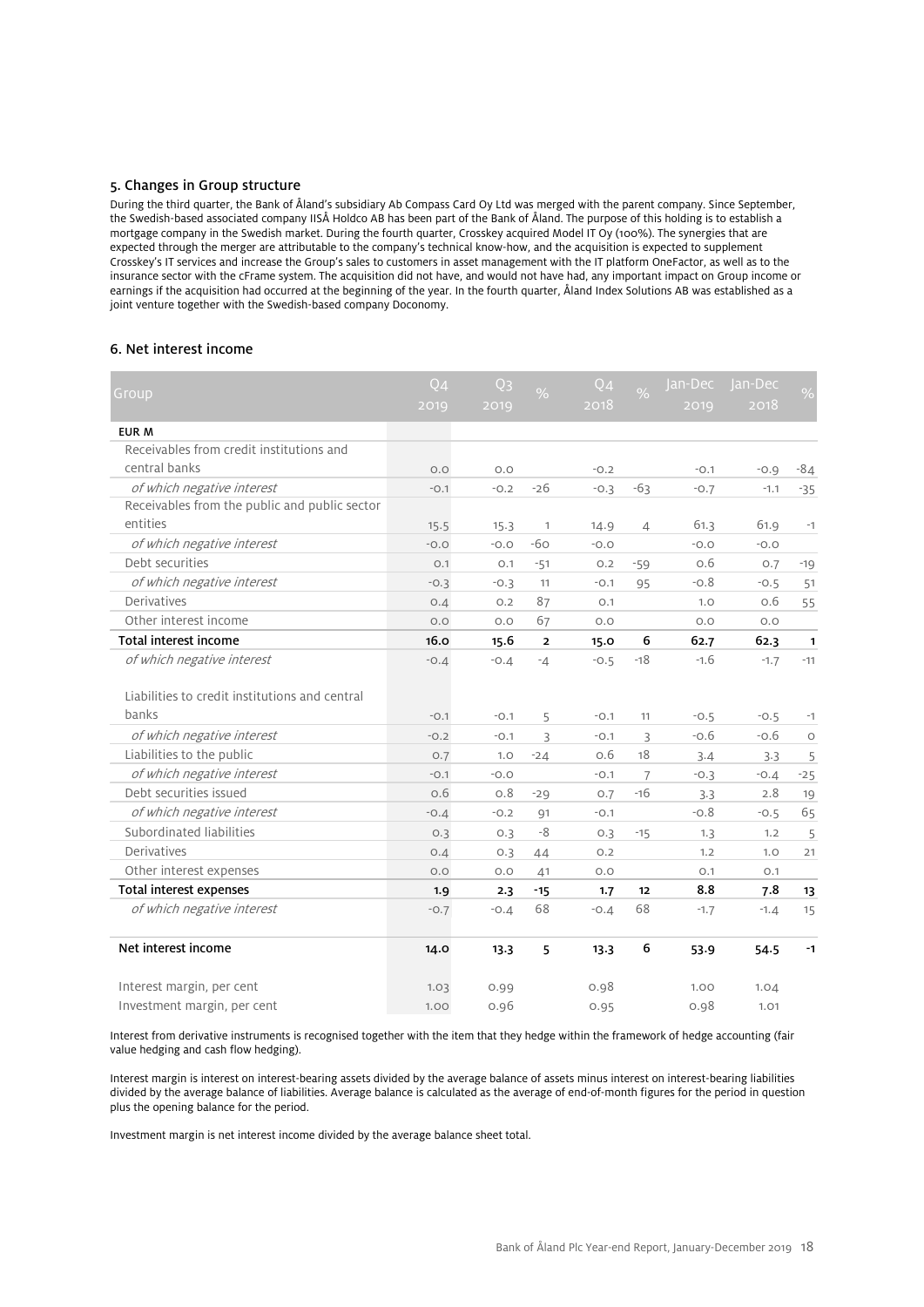### 7. Net commission income

| Group                           | Q <sub>4</sub><br>2019 | Q <sub>3</sub><br>2019 | $\frac{0}{6}$ | Q <sub>4</sub><br>2018 | $\overline{\%}$ | Jan- <u>Dec</u><br>2019 | Jan-Dec<br>2018 | $\frac{0}{0}$ |
|---------------------------------|------------------------|------------------------|---------------|------------------------|-----------------|-------------------------|-----------------|---------------|
| EUR M                           |                        |                        |               |                        |                 |                         |                 |               |
| Deposits                        | O.2                    | O.2                    | -8            | O.2                    | 6               | O.9                     | O.8             | 5             |
| Lending                         | 0.6                    | O.6                    | $-5$          | O.8                    | $-24$           | 2.6                     | 3.0             | $-13$         |
| Payment intermediation          | 2.8                    | 2.7                    | 4             | 2.5                    | 13              | 10.2                    | 9.0             | 14            |
| Mutual fund commissions         | 11.1                   | 10.2                   | 9             | 9.9                    | 12              | 40.7                    | 41.3            | $-1$          |
| Management commissions          | 2.9                    | 2.8                    | 3             | 2.7                    | 8               | 11.3                    | 11.3            | $\circ$       |
| Securities commissions          | 4.2                    | 2.3                    | 86            | 3.4                    | 25              | 12.8                    | 13.3            | $-3$          |
| Other commission income         | 0.8                    | 0.8                    | 5             | 1.1                    | $-24$           | 3.2                     | 3.7             | $-13$         |
| <b>Total commission income</b>  | 22.6                   | 19.6                   | 15            | 20.5                   | 11              | 81.6                    | 82.2            | $-1$          |
| Payment commission expenses     | $-1.1$                 | $-0.9$                 | 12            | $-1.0$                 | 3               | $-4.0$                  | $-4.0$          | $\circ$       |
| Mutual fund commission expenses | $-4.6$                 | $-4.2$                 | 11            | $-4.8$                 | $-4$            | $-16.6$                 | $-20.6$         | $-19$         |
| Management commission expenses  | $-0.2$                 | $-0.2$                 | 17            | $-0.2$                 | $-10$           | $-0.8$                  | $-0.9$          | $-14$         |
| Securities commission expenses  | $-0.3$                 | $-0.4$                 | $-17$         | $-0.4$                 | $-7$            | $-1.6$                  | $-1.9$          | $-13$         |
| Other commission expenses       | $-0.1$                 | $-0.1$                 | 6             | $-0.2$                 | $-9$            | $-0.6$                  | $-0.6$          | $-4$          |
| Total commission expenses       | $-6.4$                 | $-5.8$                 | 9             | $-6.6$                 | $-4$            | $-23.7$                 | $-28.0$         | $-15$         |
| Net commission income           | 16.3                   | 13.8                   | 18            | 13.9                   | 17              | 58.0                    | 54.3            | 7             |

For further information concerning new accounting principles for foreign exchange commissions, see the Stock Exchange Release that was published on April 23, 2019.

### 8. Net income from financial items at fair value

| Group                                                                           | Q <sub>4</sub><br>2019 | Q <sub>3</sub><br>2019 | $\frac{0}{0}$ | Q4<br>2018 | $\frac{9}{6}$ | Jan-Dec<br>2019 | Jan-Dec<br>2018 | $\frac{0}{0}$ |
|---------------------------------------------------------------------------------|------------------------|------------------------|---------------|------------|---------------|-----------------|-----------------|---------------|
| <b>EUR M</b>                                                                    |                        |                        |               |            |               |                 |                 |               |
| Valuation category fair value via the income<br>statement ("profit and losses") |                        |                        |               |            |               |                 |                 |               |
| Debt securities                                                                 |                        |                        |               |            |               |                 |                 | $-0.1 - 100$  |
| Derivative instruments                                                          | O.O                    | O.O                    | $-85$         | O.O        | $-91$         | O.O             | O.O             |               |
| Valuation category fair value via the income<br>statement ("profit and losses") | 0.0                    | 0.0                    |               | 0.0        | -36           | 0.0             | $-0.1$          | -90           |
| Hedge accounting                                                                |                        |                        |               |            |               |                 |                 |               |
| of which hedging instruments                                                    | $-5.5$                 | 1.4                    |               | 2.9        |               | 3.0             | O.O             |               |
| of which hedged item                                                            | 5.7                    | $-1.3$                 |               | $-2.8$     |               | $-2.9$          | O.A             |               |
| Hedge accounting                                                                | O.1                    | O.1                    |               | 0.2        | -9            | O.1             | 0.4             | $-77$         |
| Net income from foreign currency revaluation                                    | 0.2                    | 0.0                    |               | 0.0        |               | O.2             | 0.4             | -58           |
| Net income from financial assets available for                                  |                        |                        |               |            |               |                 |                 |               |
| sale                                                                            | 0.8                    | 1.6                    | $-52$         | O.1        |               | 3.6             | 0.8             |               |
| Total                                                                           | 1.1                    | 1.6                    | $-33$         | 0.2        |               | 3.9             | 1.5             |               |

For further information concerning new accounting principles for foreign exchange commissions, see the Stock Exchange Release that was published on April 23, 2019.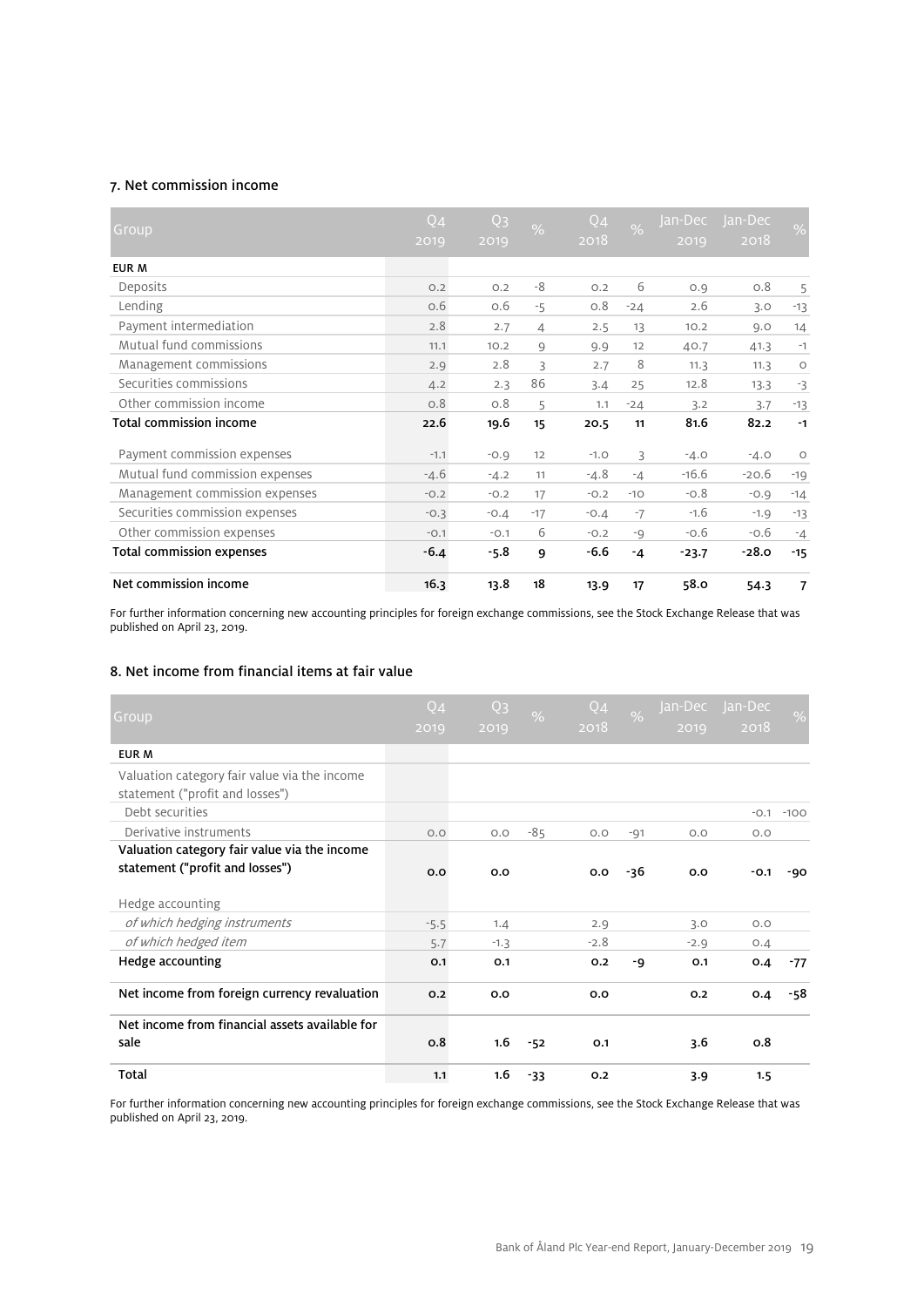### 9. Other expenses

| Group                               | Q <sub>4</sub><br>2019 | Q <sub>3</sub><br>2019 | $\frac{1}{2}$  | Q <sub>4</sub><br>2018 | $\overline{\%}$ | Jan-Decl<br>2019 | Jan-Dec<br>2018 | $\sqrt{2}$ |
|-------------------------------------|------------------------|------------------------|----------------|------------------------|-----------------|------------------|-----------------|------------|
| EUR M                               |                        |                        |                |                        |                 |                  |                 |            |
| IT expenses (excluding market data) | 2.5                    | 2.3                    | 11             | 2.9                    | $-13$           | 9.9              | 10.9            | $-10$      |
| Premises and property expenses      | O.5                    | O.4                    | $\overline{2}$ | 1.3                    | -66             | 1.9              | 5.2             | $-64$      |
| Marketing expenses                  | 0.7                    | O.4                    | 70             | O.7                    | $\circ$         | 2.0              | 2.2             | -6         |
| Market data                         | O.6                    | O.7                    | $-9$           | O.6                    | $\overline{4}$  | 2.4              | 2.3             | 3          |
| Staff-related expenses              | O.7                    | 0.6                    | 32             | O.7                    | 8               | 2.6              | 2.1             | 21         |
| Travel expenses                     | O.4                    | O.2                    | 59             | O.4                    | $\overline{2}$  | 1.2              | 1.2             | $\circ$    |
| Purchased services                  | O.6                    | 0.6                    | $\circ$        | O.8                    | $-27$           | 2.0              | 2.2             | -8         |
| Stability fee                       | O.O                    | O.O                    | $-60$          | O.O                    | $-40$           | 1.8              | 2.6             | $-31$      |
| Other expenses                      | 2.2                    | 1.8                    | 24             | 2.0                    | 11              | 7.5              | 7.0             | 8          |
| Production for own use              | $-0.5$                 | $-0.6$                 | $-7$           | $-0.8$                 | $-31$           | $-2.5$           | $-2.3$          | 10         |
| Total                               | 7.6                    | 6.3                    | 20             | 8.5                    | $-11$           | 28.7             | 33.4            | $-14$      |

# 10. Net impairment losses on financial assets

| Group                                                                | Q <sub>4</sub><br>2019 | Q <sub>3</sub><br>2019 | $\frac{0}{6}$ | Q4<br>2018 | $\frac{6}{6}$ | 2019   | lan-Dec lan-Dec<br>2018 | $\frac{1}{2}$ |
|----------------------------------------------------------------------|------------------------|------------------------|---------------|------------|---------------|--------|-------------------------|---------------|
| <b>EUR M</b>                                                         |                        |                        |               |            |               |        |                         |               |
| Loan losses, Stage 1                                                 | $-0.2$                 | O.O                    |               | O.O        |               | $-0.4$ | $-0.6$                  | $-42$         |
| Loan losses, Stage 2                                                 | $-0.2$                 | $-0.1$                 |               | $-0.1$     |               | $-0.3$ | O.1                     |               |
| Net loan losses, Stages 1-2                                          | $-0.5$                 | $-0.1$                 |               | $-0.1$     |               | $-0.7$ | $-0.6$                  | 19            |
| Loan losses, Stage 3                                                 |                        |                        |               |            |               |        |                         |               |
| New and increased individual provisions                              | 2.7                    | 2.0                    | 39            | 1.0        |               | 6.8    | 4.6                     | 47            |
| Recovered from previous provisions                                   | $-0.7$                 | $-0.7$                 | -6            | $-0.9$     | $-21$         | $-3.0$ | $-3.2$                  | $-6$          |
| Utilised for actual loan losses                                      | $-0.2$                 | $-1.1$                 | $-78$         | $-0.1$     |               | $-2.0$ | $-2.1$                  | -6            |
| Actual loan losses                                                   | 0.5                    | 1.1                    | $-56$         | O.1        |               | 2.7    | 2.4                     | 11            |
| Recoveries of actual loan losses                                     | $-0.1$                 | $-0.4$                 | $-83$         | $-0.2$     | $-65$         | $-0.6$ | $-0.3$                  | 92            |
| Net group provisions                                                 |                        | O.O                    | $-100$        |            |               |        |                         |               |
| Net loan losses, Stage 3                                             | 2.2                    | 0.9                    |               | 0.0        |               | 3.9    | 1.4                     |               |
| <b>Total loan losses</b>                                             | 1.8                    | 0.8                    |               | $-0.1$     |               | 3.2    | 0.8                     |               |
| of which receivables from the public and public                      |                        |                        |               |            |               |        |                         |               |
| sector                                                               | 1.8                    | O.8                    |               | $-0.2$     |               | 3.2    | O.7                     |               |
| of which off-balance sheet commitments                               | O.O                    | O.O                    | $-37$         | O.1        |               | O.O    | O.2                     |               |
| of which debt securities at amortised cost                           | O.O                    | O.O                    |               | O.O        |               | O.1    | $-0.1$                  |               |
| Loan loss level, receivables from the public and<br>public sector, % | 0.18                   | 0.08                   |               | 0.00       |               | 0.08   | 0.02                    |               |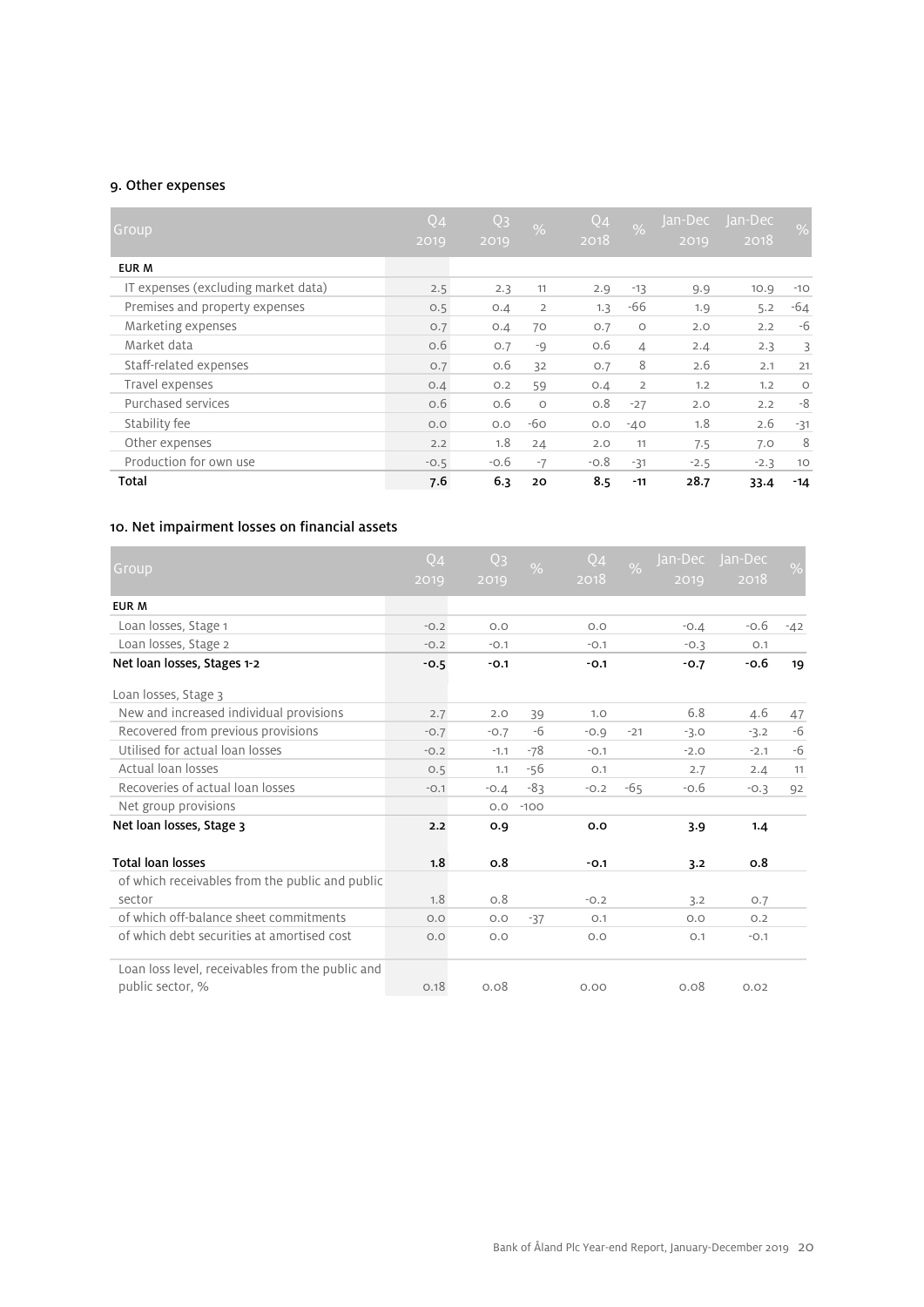# 11. Receivables from the public and public sector by purpose

**COL** 

| Group                                      |                                  | Dec 31, 2019 |                                 | Dec 31, 2018                    |                         |
|--------------------------------------------|----------------------------------|--------------|---------------------------------|---------------------------------|-------------------------|
| <b>EUR M</b>                               | Receivables<br>before provisions | Provisions   | Receivables after<br>provisions | Receivables after<br>provisions | $\frac{0}{0}$           |
| Private individuals                        |                                  |              |                                 |                                 |                         |
| Home loans                                 | 2,269                            | $-3$         | 2,266                           | 2,287                           | $-1$                    |
| Securities and other investments           | 325                              | $\circ$      | 325                             | 309                             | 5                       |
| <b>Business operations</b>                 | 110                              | $-2$         | 108                             | 112                             | $-4$                    |
| Other household purposes                   | 270                              | $-3$         | 267                             | 229                             | 17                      |
| Total, private individuals                 | 2,974                            | -8           | 2,966                           | 2,937                           | $\mathbf{1}$            |
| Companies                                  |                                  |              |                                 |                                 |                         |
| Shipping                                   | 54                               | $-4$         | 50                              | 59                              | $-14$                   |
| Wholesale and retail trade                 | 42                               | $\circ$      | 42                              | 46                              | $-10$                   |
| Housing operations                         | 312                              | $\circ$      | 312                             | 301                             | $\overline{4}$          |
| Other real estate operations               | 210                              | $\circ$      | 210                             | 196                             | $\overline{7}$          |
| Financial and insurance operations         | 220                              | $\circ$      | 220                             | 231                             | $-5$                    |
| Hotel and restaurant operations            | 29                               | $\circ$      | 29                              | 28                              | $\mathbf{1}$            |
| Other service operations                   | 110                              | $-1$         | 109                             | 84                              | 31                      |
| Agriculture, forestry and fishing          | 11                               | $\circ$      | 11                              | 11                              | 3                       |
| Construction                               | 80                               | $\circ$      | 80                              | 57                              | 40                      |
| Other industry and crafts                  | 37                               | $\circ$      | 36                              | 37                              | $-1$                    |
| Total, companies                           | 1,105                            | -5           | 1,100                           | 1,050                           | 5                       |
| Public sector and non-profit organisations | 44                               | $\circ$      | 44                              | 35                              | 28                      |
| Total, public sector and non-profit        |                                  |              |                                 |                                 |                         |
| organisations                              | 44                               | O            | 44                              | 35                              | 28                      |
| <b>Total</b>                               | 4,122                            | $-12$        | 4,110                           | 4,022                           | $\overline{\mathbf{2}}$ |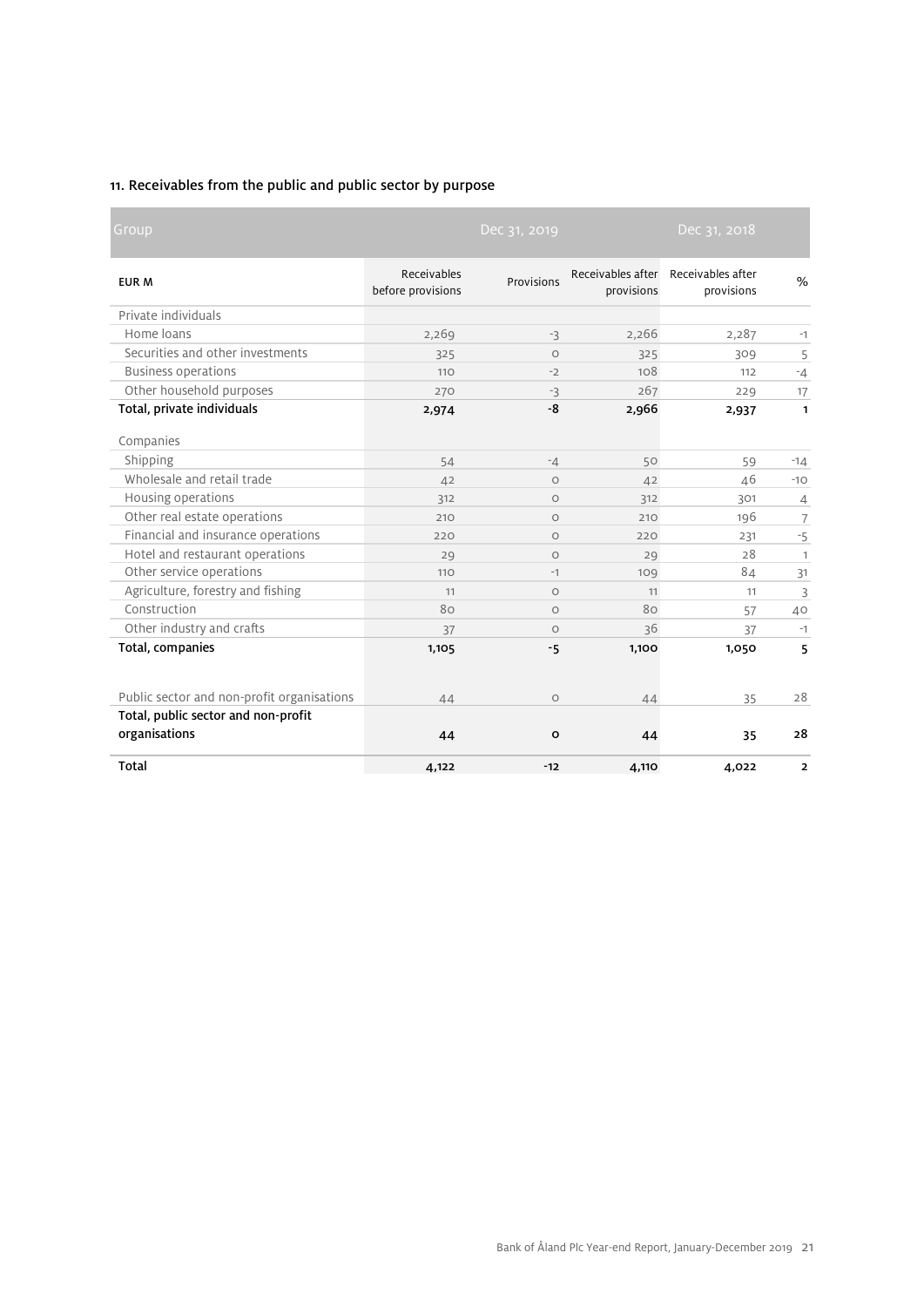### 12. Receivables from the public and public sector by stage

|                                                          |         | Jan 1, 2019 - Dec 31, 2019 |         |         |              |  |
|----------------------------------------------------------|---------|----------------------------|---------|---------|--------------|--|
| Group                                                    |         | Stage 1 Stage 2            | Stage 3 | Total   | <b>Total</b> |  |
| <b>EUR M</b>                                             |         |                            |         |         |              |  |
| Carrying amount, gross                                   |         |                            |         |         |              |  |
| Opening balance, January 1                               | 3,847.5 | 165.7                      | 19.7    | 4,033.0 | 3,987.6      |  |
| Closing balance, December 31                             | 3,972.5 | 116.4                      | 33.5    | 4,122.5 | 4,033.0      |  |
| Provisions for expected losses                           |         |                            |         |         |              |  |
| Opening balance, January 1                               | 0.9     | 1.2                        | 9.3     | 11.3    | 12.5         |  |
| Increases due to issuances and acquisitions              | O.2     | O.O                        | O.1     | 0.3     | 0.5          |  |
| Decrease due to removal from balance sheet               | $-0.2$  | $-0.6$                     | $-0.6$  | $-1.5$  | $-0.6$       |  |
| Decrease due to write-offs                               | O.O     | O.O                        | $-2.0$  | $-2.0$  | $-2.1$       |  |
| Transfer to Stage 1                                      | O.7     | $-0.7$                     | O.O     | O.O     | O.O          |  |
| Transfer to Stage 2                                      | $-0.2$  | 0.4                        | $-0.2$  | O.O     | O.O          |  |
| Transfer to Stage 3                                      | O.O     | $-0.3$                     | O.3     | O.O     | O.O          |  |
| Net changes due to changed credit risk                   | $-0.6$  | O.8                        | 4.2     | 4.4     | 1.6          |  |
| Net changes due to changed estimation method             | $-0.3$  | O.1                        | O.O     | $-0.2$  | $-0.6$       |  |
| Exchange rate differences and other adjustments          | O.O     | O.O                        | O.O     | O.O     | O.O          |  |
| Closing balance, December 31                             | 0.5     | 0.9                        | 11,1    | 12.4    | 11.3         |  |
| Carrying amount, net                                     |         |                            |         |         |              |  |
| Opening balance, January 1                               | 3,846.7 | 164.6                      | 10.4    | 4,021.7 | 3,975.1      |  |
| Closing balance, December 31                             | 3,972.0 | 115.5                      | 22.5    | 4,110.0 | 4,021.7      |  |
|                                                          | Dec 31, | Dec 31,                    |         |         |              |  |
| Impairment losses, IFRS 9 - Financial ratios             | 2019    | 2018                       |         |         |              |  |
| Total provision ratio, receivables from the public, %    | 0.30    | 0.28                       |         |         |              |  |
| Provision ratio, Stage 1, receivables from the public, % | 0.01    | 0.02                       |         |         |              |  |
| Provision ratio, Stage 2, receivables from the public, % | 0.74    | 0.71                       |         |         |              |  |
| Provision ratio, Stage 3, receivables from the public, % | 33      | 47                         |         |         |              |  |
| Share of receivables from the public in Stage 3, %       | 0.81    | 0.49                       |         |         |              |  |

# 13. Deposits from the public and public sector, including bonds and certificates of deposit issued

| Group                                              | Dec 31, 2019 | Dec 31, 2018 | $\frac{0}{0}$  |
|----------------------------------------------------|--------------|--------------|----------------|
| <b>EUR M</b>                                       |              |              |                |
| Deposit accounts from the public and public sector |              |              |                |
| Demand deposits                                    | 3,295        | 3,103        | 6              |
| Time deposits                                      | 73           | 200          | $-63$          |
| Total deposit accounts                             | 3,368        | 3,304        | $\overline{2}$ |
| Certificates of deposit issued to the public       |              |              |                |
| and public sector <sup>1</sup>                     | 23           |              |                |
| Subordinate debentures <sup>1</sup>                | 17           | 27           | $-25$          |
| Total bonds and certificates of deposit            | 40           | 29           | 39             |
| <b>Total deposits</b>                              | 3,408        | 3,332        | $\overline{2}$ |

1) This item does not include debt securities subscribed by credit institutions.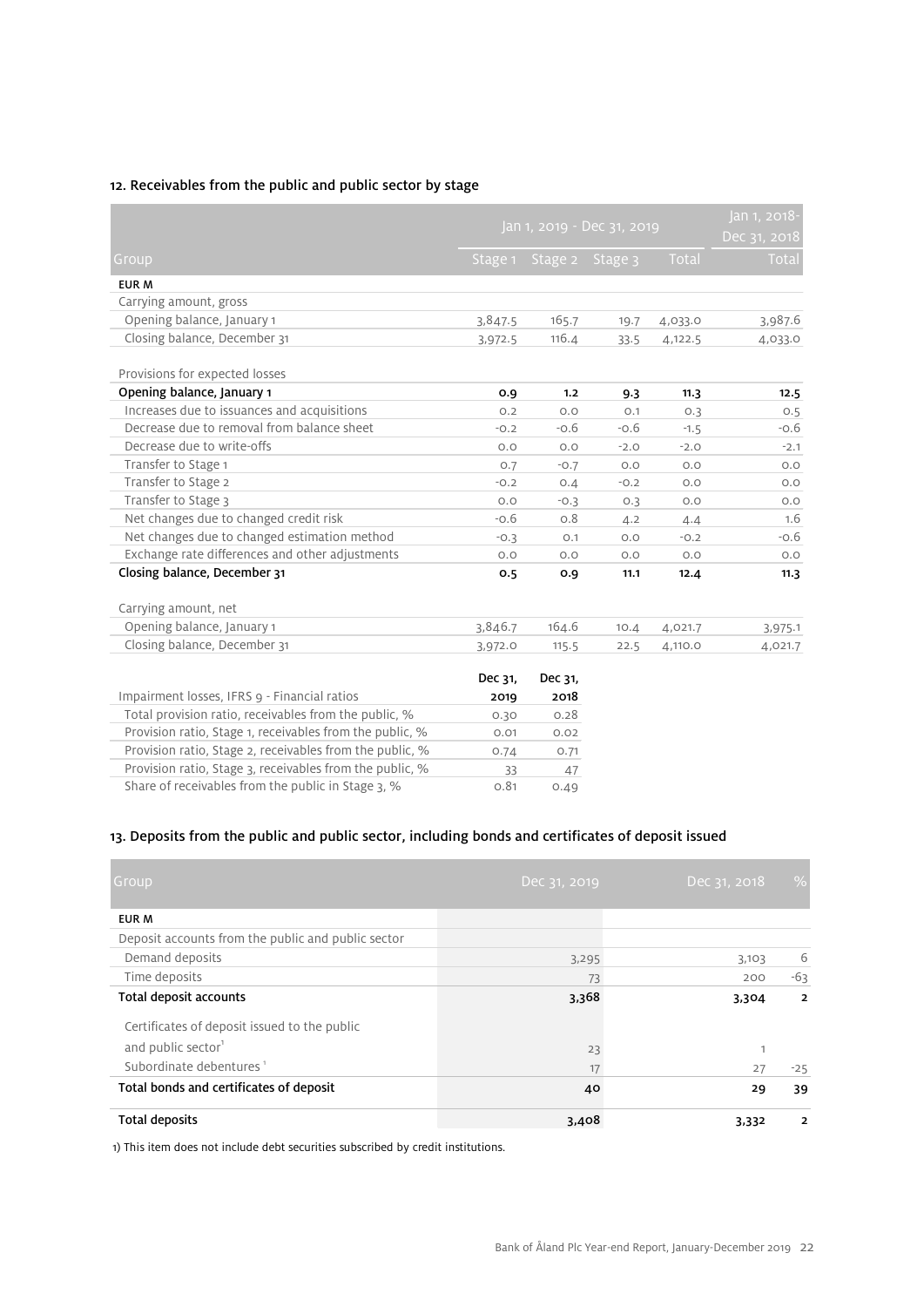### 14. Debt securities issued

| Group                    | Dec 31, 2019 | Dec 31, 2018 | $\%$    |
|--------------------------|--------------|--------------|---------|
| EUR M                    |              |              |         |
| Certificates of deposit  | 108          | 121          | $-11$   |
| Covered bonds            | 1,145        | 1,117        | 3       |
| Senior non-covered bonds | 351          | 350          | $\circ$ |
| Total                    | 1,604        | 1,588        | 1       |

### 15. Derivative instruments

| Group,                              |                                       |             | Dec 31, 2019 |                   |                              |                              |                   | Dec 31, 2018                 |                              |
|-------------------------------------|---------------------------------------|-------------|--------------|-------------------|------------------------------|------------------------------|-------------------|------------------------------|------------------------------|
| EUR M                               | Nominal amount/maturity<br>Under 1 yr | $1 - 5$ yrs | over 5 yrs   | Nominal<br>amount | Positive<br>market<br>values | Negative<br>market<br>values | Nominal<br>amount | Positive<br>market<br>values | Negative<br>market<br>values |
| Derivatives for trading             |                                       |             |              |                   |                              |                              |                   |                              |                              |
| Interest-related contracts          |                                       |             |              |                   |                              |                              |                   |                              |                              |
| Interest rate swaps                 | $\mathbf{1}$                          | 58          | 6            | 65                | 3                            | 3                            | 55                | $\overline{2}$               | 3                            |
| Currency-related contracts          |                                       |             |              |                   |                              |                              |                   |                              |                              |
| Currency forward contracts          | 716                                   |             |              | 716               | 4                            | 5                            | 383               | 1                            | 1                            |
| Total                               | 717                                   | 58          | 6            | 781               | $\overline{7}$               | 8                            | 438               | 3                            | 3                            |
| Derivatives for fair value hedge    |                                       |             |              |                   |                              |                              |                   |                              |                              |
| Interest-related contracts          |                                       |             |              |                   |                              |                              |                   |                              |                              |
| Interest rate swaps                 | 250                                   | 1,068       | 38           | 1,356             | 14                           | $\overline{4}$               | 1,053             | 12                           | 5                            |
| Total                               | 250                                   | 1,068       | 38           | 1,356             | 14                           | $\overline{4}$               | 1,053             | 12                           | 5                            |
| <b>Total derivative instruments</b> | 967                                   | 1,126       | 44           | 2,136             | 21                           | 12                           | 1,491             | 15                           | 8                            |
| of which cleared                    | 250                                   | 1,123       | 41           | 1,414             | 16                           | $\overline{7}$               | 1,102             | 13                           | 7                            |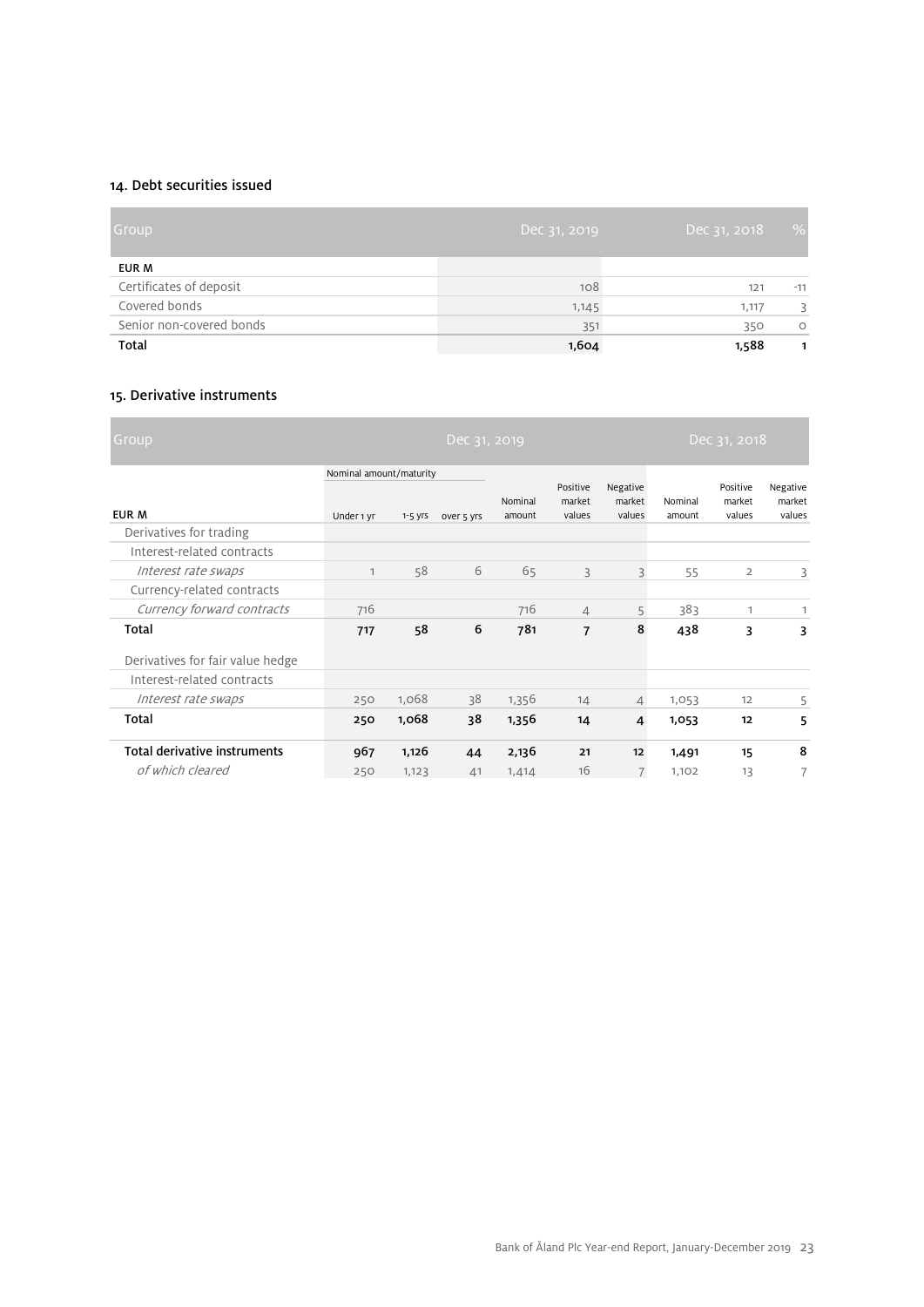### 16. Financial instruments measured at fair value

| Group                                                  |                                                | Dec 31, 2019                                            |                                                                                                                |       |
|--------------------------------------------------------|------------------------------------------------|---------------------------------------------------------|----------------------------------------------------------------------------------------------------------------|-------|
| EUR M                                                  | Instruments with<br>quoted prices<br>(Level 1) | Measurement<br>techniques based on<br>data<br>(Level 2) | Measurement<br>techniques based on<br>observable market non-observable market<br>data<br>(Level <sub>3</sub> ) | Total |
| Debt securities eligible for refinancing               |                                                |                                                         |                                                                                                                |       |
| with central banks                                     | 545                                            |                                                         |                                                                                                                | 545   |
| Receivables from the public and public sector entities |                                                | 102                                                     |                                                                                                                | 102   |
| Shares and participations                              | $\circ$                                        | $\circ$                                                 | 9                                                                                                              | 9     |
| Derivative instruments                                 |                                                | 21                                                      |                                                                                                                | 21    |
| <b>Total financial assets</b>                          | 545                                            | 123                                                     | 9                                                                                                              | 677   |
| Debt securities issued                                 |                                                | 1,158                                                   |                                                                                                                | 1,158 |
| Derivative instruments                                 |                                                | 12                                                      |                                                                                                                | 12    |
| <b>Total financial liabilities</b>                     |                                                | 1,170                                                   |                                                                                                                | 1,170 |

| EUR M                                                  | Instruments with<br>quoted prices<br>(Level 1) | Measurement<br>techniques based on<br>data<br>(Level 2) | Measurement<br>techniques based on<br>observable market non-observable market<br>data<br>(Level <sub>3</sub> ) | Total          |
|--------------------------------------------------------|------------------------------------------------|---------------------------------------------------------|----------------------------------------------------------------------------------------------------------------|----------------|
| Debt securities eligible for refinancing               |                                                |                                                         |                                                                                                                |                |
| with central banks                                     | 626                                            |                                                         |                                                                                                                | 626            |
| Receivables from the public and public sector entities |                                                | 100                                                     |                                                                                                                | 100            |
| Shares and participations                              | $\circ$                                        | $\circ$                                                 | 3                                                                                                              | 3              |
| Derivative instruments                                 |                                                | 15                                                      |                                                                                                                | 15             |
| <b>Total financial assets</b>                          | 626                                            | 115                                                     | 3                                                                                                              | 744            |
| Debt securities issued                                 |                                                | 953                                                     |                                                                                                                | 953            |
| Derivative instruments                                 |                                                | 8                                                       |                                                                                                                | 8              |
| Subordinated liabilities                               |                                                | $\overline{2}$                                          |                                                                                                                | $\overline{2}$ |
| <b>Total financial liabilities</b>                     |                                                | 964                                                     |                                                                                                                | 964            |

| Changes in Level 3 holdings                        | Jan 1-Dec 31,<br>2019        |
|----------------------------------------------------|------------------------------|
| EUR M                                              | Shares and<br>participations |
| Carrying amount on January 1                       | 2.5                          |
| New purchases/reclassifications                    | 2.8                          |
| Divested/reached maturity during the year          | $-0.6$                       |
| Realised change of value in the income statement   | O.2                          |
| Change in value recognised in "Other comprehensive |                              |
| income"                                            | 4.5                          |
| Carrying amount on December 31                     | 9.4                          |

Financial instruments for which there is price information that is easily available and that represent actual and frequently occurring transactions are measured at current market price. For financial assets, the current purchase price is used. For financial liabilities, the current sale price is used. The current market price of groups of financial instruments that are managed on the basis of the Bank's net exposure to market risk equals the current market price that would be received or paid if the net position were divested.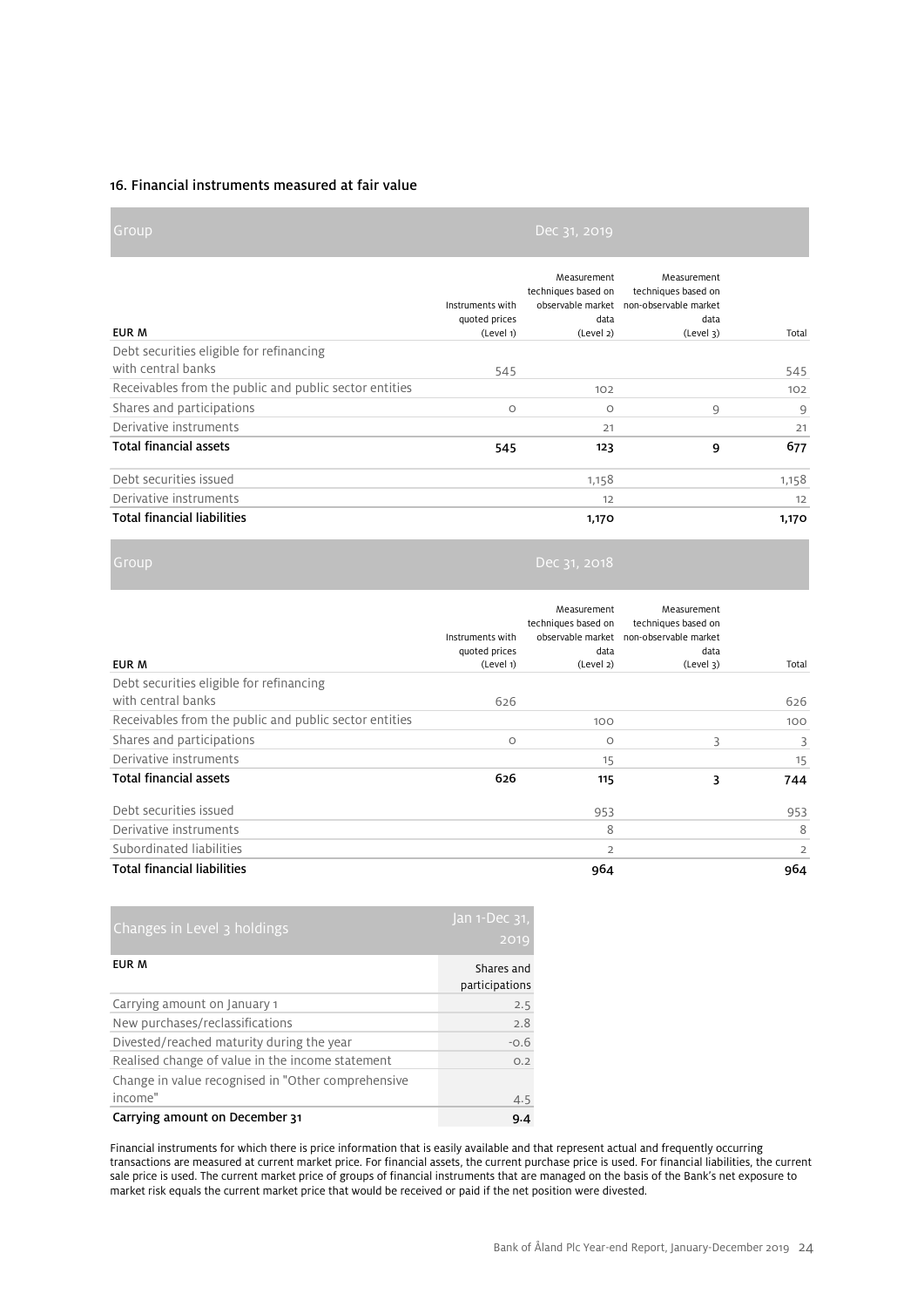In the case of financial assets for which reliable market price information is not available, fair value is determined with the help of measurement models. Such models may, for example, be based on price comparisons, present value estimates or option valuation theory, depending on the nature of the instrument. The models use incoming data in the form of market prices and other variables that are deemed to influence pricing. The models and incoming data on which the measurements are based are validated regularly to ensure that they are consistent with market practices and generally accepted financial theory.

#### The measurement hierarchy

Financial instruments that are measured according to quoted prices in an active market for identical assets/liabilities are categorised as Level 1. Financial instruments that are measured using measurement models that are, in all essential respects, based on market data are categorised as Level 2. Financial instruments that are measured with the help of models based on incoming data that cannot be verified with external market information are categorised in Level 3. These assets essentially consist of unlisted shares. Such holdings are generally measured as the Bank's portion of the net asset value of the company. Unlisted shares are essentially classified as available for sale. The changes in the value of these holdings are reported in "Other comprehensive income".

In the tables on the previous page, financial instruments measured at fair value have been classified with regard to how they have been measured and the degree of market data used in this measurement on closing day. If the classification on closing day has changed, compared to the classification at the end of the previous year, the instrument has been moved between the levels in the table. During the period, no instruments were moved between Levels 1 and 2. Changes in Level 3 are presented in a separate table on the previous page.

### 17. Off-balance sheet commitments

| Group                         | Dec 31, 2019 | Dec 31, 2018 | $\%$           |
|-------------------------------|--------------|--------------|----------------|
| EUR M                         |              |              |                |
| Guarantees                    | 9            | 43           | -80            |
| Unutilised overdraft limits   | 241          | 228          | 6              |
| Unutilised credit card limits | 79           | 76           | $\overline{4}$ |
| Lines of credit               | 92           | 131          | $-30$          |
| Other commitments             | 23           | 14           | 56             |
| Total                         | 444          | 493          | $-10$          |
| Provision for expected loss   | $\circ$      | $\circ$      | $-41$          |

### 18. Offsetting of financial assets and liabilities

| Group                                                   | <b>Assets</b> |            |      | <b>Liabilities</b> |                |               |  |
|---------------------------------------------------------|---------------|------------|------|--------------------|----------------|---------------|--|
|                                                         | Dec 31,       | Dec $31$ , |      | Dec $31$ ,         | Dec $31,$      |               |  |
|                                                         | 2019          | 2018       | $\%$ | 2019               | 2018           | $\frac{0}{0}$ |  |
| EUR M                                                   |               |            |      |                    |                |               |  |
| Financial assets and liabilities covered by offsetting, |               |            |      |                    |                |               |  |
| netting or similar agreements                           |               |            |      |                    |                |               |  |
| Gross amount                                            | 21            | 15         | 38   | 51                 | 39             | 32            |  |
| Offset amount                                           |               |            |      |                    |                |               |  |
| Total                                                   | 21            | 15         | 38   | 51                 | 39             | 32            |  |
| Related amounts not offset                              |               |            |      |                    |                |               |  |
| Financial instruments, netting agreements               | -8            | $-7$       | 5    | -8                 | $-7$           | 5             |  |
| Financial instruments, collateral                       |               |            |      | $-14$              | $-14$          | $-3$          |  |
| Cash, collateral                                        | $-2$          |            |      | $-26$              | $-15$          | 73            |  |
| Total amounts not offset                                | $-10$         | $-7$       | 32   | -48                | $-37$          | 29            |  |
| Net amount                                              | 11            | 8          | 44   | 4                  | $\overline{2}$ | 68            |  |

The tables report financial instruments that were offset in the balance sheet in compliance with IAS 32 and those that were covered by legally binding master netting agreements or similar agreements not qualified for netting. The financial instruments consisted of derivatives, repurchase agreements (repos) and reverse repos, securities deposits and securities loans. Collateral consisted of financial instruments or cash received or paid for transactions covered by legally binding netting agreements or similar agreements that allow netting of obligations to counterparties in case of default. The value of the collateral was limited to the related amount recognised in the balance sheet, so the excess value of collateral is not included. Amounts not offset in the balance sheet are presented as a reduction in the carrying amount of financial assets or liabilities in order to recognise the net exposure of the asset and liability.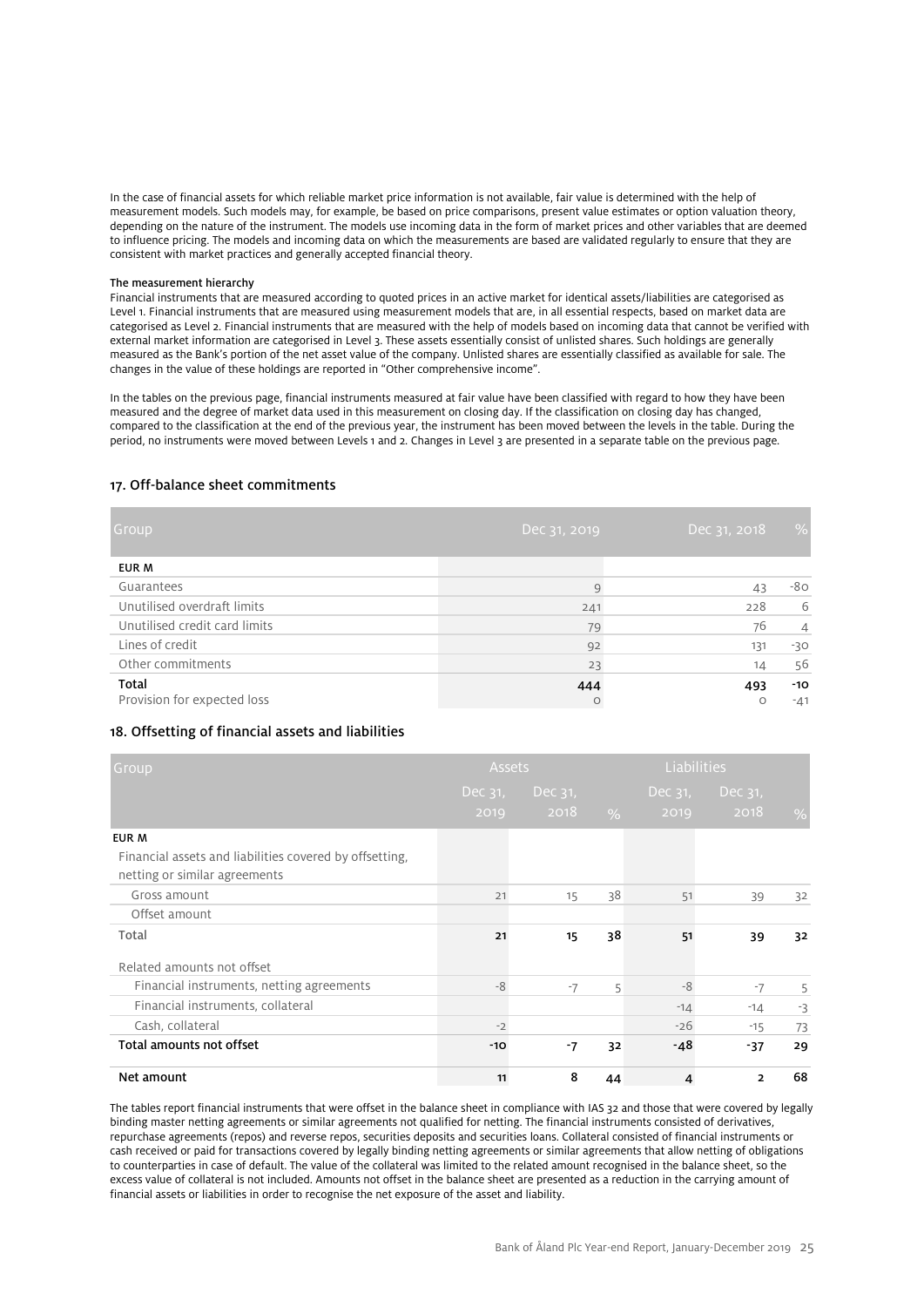# 19. Assets pledged

| Group                                                 | Dec 31, 2019 | Dec 31, 2018 | %     |
|-------------------------------------------------------|--------------|--------------|-------|
| EUR M                                                 |              |              |       |
| Lending to credit institutions                        | 36           | 23           | 58    |
| Debt securities                                       | 175          | 141          | 24    |
| Loan receivables constituting collateral (cover pool) |              |              |       |
| for covered bonds                                     | 1,584        | 1,615        | $-2$  |
| Other assets pledged                                  |              |              | $-15$ |
| <b>Total</b>                                          | 1,797        | 1,781        |       |

# 20. Capital adequacy

| Group                                                    | Dec 31, 2019 | Dec 31, 2018 | $\%$           |
|----------------------------------------------------------|--------------|--------------|----------------|
| EUR M                                                    |              |              |                |
| Equity capital according to balance sheet                | 258.4        | 242.4        | $\overline{7}$ |
| Foreseeable dividend                                     | $-15.6$      | $-10.8$      | 44             |
| Common equity Tier 1 capital before deductions           | 242.8        | 231.6        | 5              |
| Intangible assets                                        | $-25.0$      | $-21.0$      | 19             |
| Non-controlling interests                                | O.O          | O.O          | $-6$           |
| Net other items                                          | O.O          | $O.O$        | 89             |
| Further adjustments in value                             | $-0.6$       | $-0.6$       | $-11$          |
| Expected losses according to IRB approach beyond         |              |              |                |
| recognised losses (deficit)                              | $-6.2$       | $-6.1$       | 3              |
| Adjustments due to transitional rules related to IFRS 9  | 0.6          | O.6          | $-11$          |
| Common equity Tier 1 capital                             | 211.5        | 204.4        | 3              |
| Additional Tier 1 capital                                |              |              |                |
| Tier 1 capital                                           | 211.5        | 204.4        | 3              |
| Supplementary capital instruments                        | 36.2         | 37.5         | $-4$           |
| Expected losses according to IRB approach beyond         |              |              |                |
| recognised losses (surplus)                              | 1.7          | 0.4          |                |
| Supplementary capital                                    | 37.9         | 37.9         | $\circ$        |
| <b>Total capital base</b>                                | 249.4        | 242.4        | 3              |
| Capital requirement for credit risk according to the IRB |              |              |                |
| approach                                                 | 40.8         | 42.4         | $-4$           |
| Capital requirement for risk weighting floor, home       |              |              |                |
| mortgage loans                                           | 8.0          | 7.5          | $\overline{7}$ |
| Capital requirement for credit risk according to         |              |              |                |
| standardised approach                                    | 60.2         | 59.3         | $\overline{2}$ |
| Capital requirement for credit-worthiness adjustment     |              |              |                |
| risk                                                     | O.O          | O.O          | 92             |
| Capital requirement for operational risk                 | 17.6         | 17.1         | 3              |
| Capital requirement                                      | 126.6        | 126.2        | $\circ$        |
|                                                          |              |              |                |
| Capital ratios<br>Common equity Tier 1 capital ratio, %  |              |              |                |
| Tier 1 capital ratio, %                                  | 13.4<br>13.4 | 13.0<br>13.0 |                |
| Total capital ratio, %                                   | 15.8         | 15.4         |                |
|                                                          |              |              |                |
| Risk exposure amount                                     | 1,583        | 1,578        | $\circ$        |
| of which % comprising credit risk                        | 86           | 86           |                |
| of which % comprising credit-worthiness                  |              |              |                |
| adjustment risk                                          | $\circ$      | $\circ$      |                |
| of which % comprising operational risk                   | 14           | 14           |                |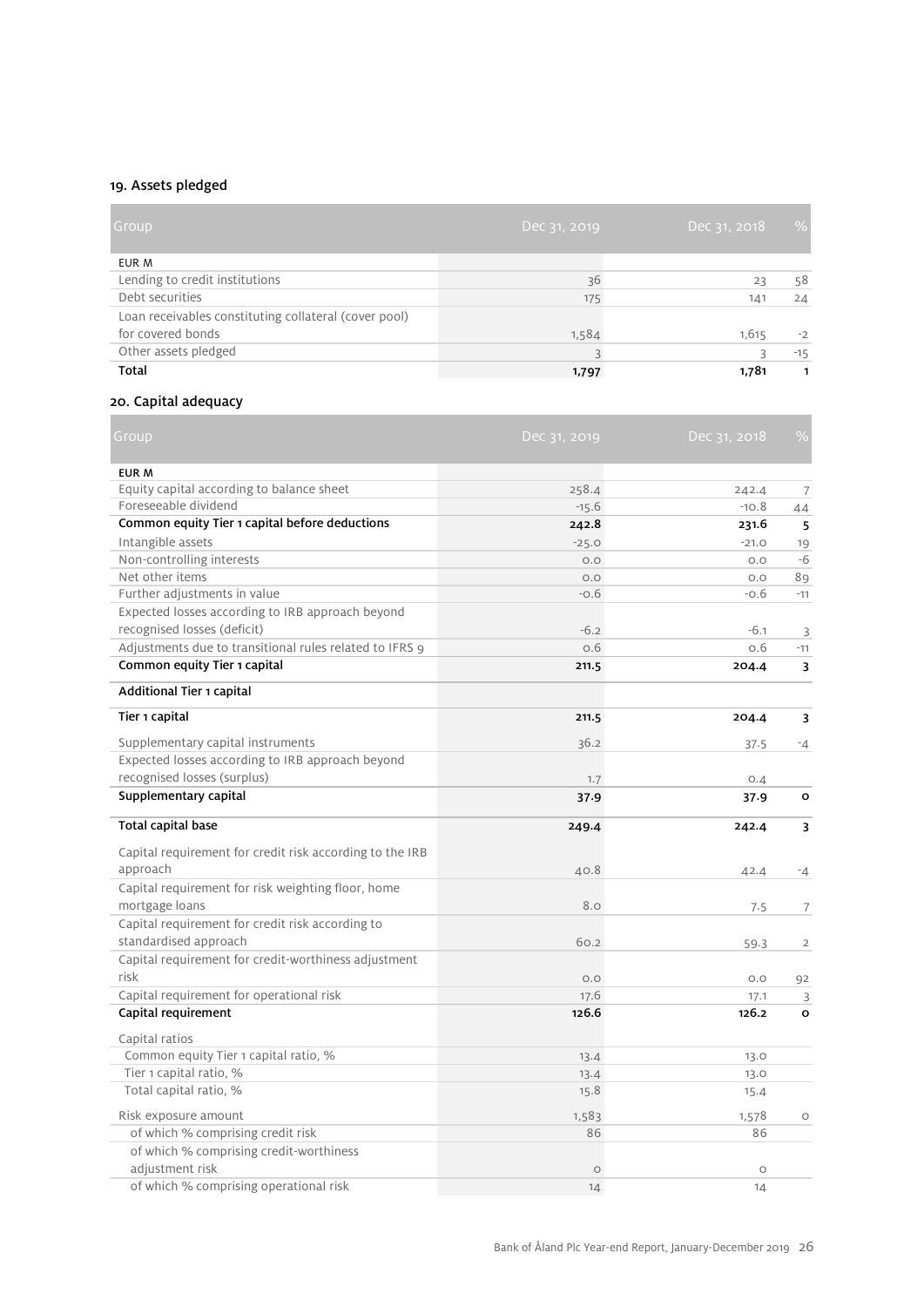| Requirements related to capital buffers, %             | Dec 31, 2019 | Dec 31, 2018 |
|--------------------------------------------------------|--------------|--------------|
| Total common equity Tier 1 capital requirements        |              |              |
| including buffer requirements                          | 10.7         | 9.5          |
| of which common equity Tier 1 capital requirement      | 4.5          | 4.5          |
| of which common equity Tier 2 capital requirement      | 1.5          | 1.5          |
| of which capital conservation buffer requirement       | 2.5          | 2.5          |
| of which countercyclical capital buffer requirement    | 1.0          | 1.0          |
| of which systemic risk buffer requirement              | 1.2          |              |
| Common equity Tier 1 capital available to be used as a |              |              |
| buffer                                                 | 13.4         | 13.0         |

| Exposure class                                           |                | Dec 31, 2019 |                           |                         |                        |
|----------------------------------------------------------|----------------|--------------|---------------------------|-------------------------|------------------------|
| <b>EUR M</b>                                             | Gross exposure | default      | Exposure at Risk weight % | Risk exposure<br>amount | Capital<br>requirement |
| Credit risk according to the IRB approach                |                |              |                           |                         |                        |
| Without own LGD estimates                                |                |              |                           |                         |                        |
| Corporate, other large companies                         | 143.9          | 130.5        | 57                        | 75.0                    | 6.0                    |
| Corporate, small and medium sized companies              | 352.6          | 313.6        | 60                        | 189.6                   | 15.2                   |
| Corporate, special lending                               | 5.3            | 5.3          | 112                       | 5.9                     | O.5                    |
| Using own LGD estimates                                  |                |              |                           |                         |                        |
| Retail with property as collateral (small and medium-    |                |              |                           |                         |                        |
| sized companies)                                         | 1,817.4        | 1,806.4      | 10                        | 175.3                   | 14.0                   |
| Retail with property as collateral (private individuals) | 118.5          | 117.8        | 23                        | 27.5                    | 2.2                    |
| Retail, other (small and medium-sized companies)         | 35.6           | 35.1         | 21                        | 7.2                     | 0.6                    |
| Retail, other                                            | 350.6          | 308.0        | $\overline{9}$            | 29.0                    | 2.3                    |
| Total exposures according to IRB approach                | 2,823.8        | 2,716.7      | 19                        | 509.4                   | 40.8                   |
| Credit risk according to standardised approach           |                |              |                           |                         |                        |
| Central government or central banks                      | 516.6          | 608.5        | $\circ$                   | O.O                     | O.O                    |
| Regional governments or local authorities                | 45.2           | 69.9         | $\circ$                   | O.O                     | O.O                    |
| Public sector entities                                   | O.O            | O.O          | $\circ$                   | O.O                     | O.O                    |
| Multilateral development banks                           | 28.8           | 31.9         | $\circ$                   | O.O                     | O.O                    |
| International organisations                              | 4.0            | 4.0          | $\circ$                   | O.O                     | O.O                    |
| Institutions                                             | 325.7          | 276.6        | 22                        | 60.4                    | 4.8                    |
| Corporates                                               | 479.7          | 184.0        | 99                        | 182.2                   | 14.6                   |
| Retail                                                   | 249.7          | 88.6         | 73                        | 64.7                    | 5.2                    |
| Secured by mortgages on immovable property               | 993.5          | 991.9        | 33                        | 322.7                   | 25.8                   |
| Exposures in default                                     | 3.0            | 2.3          | 124                       | 2.8                     | O.2                    |
| Covered bonds                                            | 503.4          | 503.3        | 10                        | 52.1                    | 4.2                    |
| Equity exposures                                         | 9.7            | 9.7          | 100                       | 9.7                     | 0.8                    |
| Other exposures                                          | 85.8           | 85.8         | 68                        | 58.4                    | 4.7                    |
| Total exposures according to standardised approach       | 3,245.1        | 2,856.5      | 26                        | 752.9                   | 60.2                   |
| Total risk exposure amount, credit risk                  | 6,068.9        | 5,573.1      | 23                        | 1,262.3                 | 101.0                  |